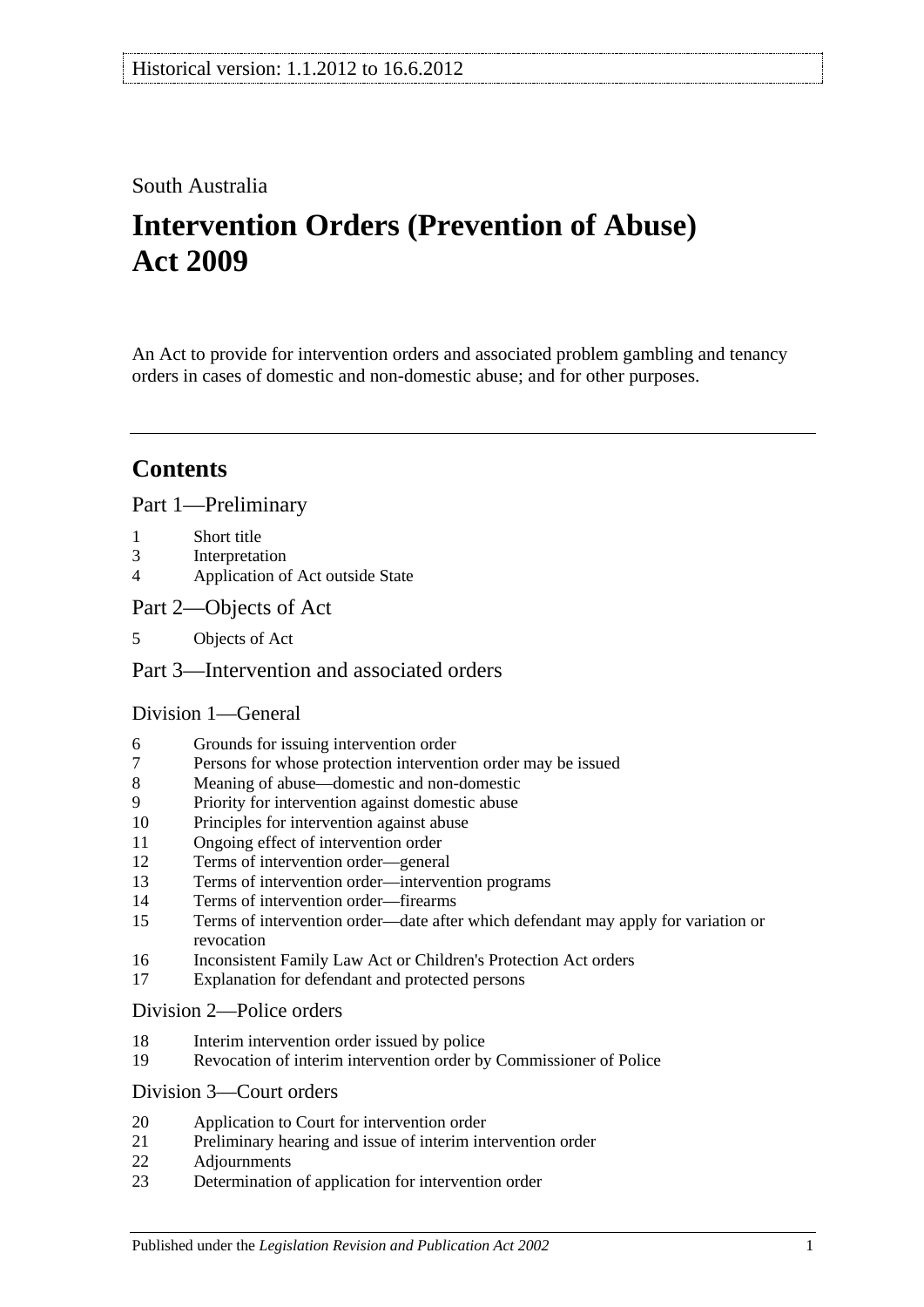- 24 [Problem gambling order](#page-17-0)
- 25 [Tenancy order](#page-17-1)

#### [Division 4—Variation or revocation of orders](#page-18-0)

- 26 [Intervention orders](#page-18-1)
- 27 [Problem gambling orders](#page-20-0)

#### [Division 5—Evidentiary matters](#page-20-1)

- 28 [Burden of proof](#page-20-2)
- 29 [Special arrangements for evidence and cross-examination](#page-20-3)

#### [Part 4—Foreign intervention orders](#page-21-0)

30 [Registration of foreign intervention order](#page-21-1)

#### [Part 5—Offences and enforcement](#page-22-0)

#### [Division 1—Offences](#page-22-1)

- 31 [Contravention of intervention order](#page-22-2)
- 32 [Landlord not to allow access to excluded defendant](#page-22-3)<br>33 Publication of report about proceedings or orders
- [Publication of report about proceedings or orders](#page-22-4)

#### [Division 2—Special police powers](#page-23-0)

- 34 [Powers facilitating service of intervention order](#page-23-1)
- 35 [Powers following service of intervention order](#page-24-0)
- 36 [Power to arrest and detain for contravention of intervention order](#page-24-1)
- 37 [Power to search for weapons and articles required to be surrendered by intervention order](#page-24-2)

#### [Division 3—Disclosure of information](#page-25-0)

38 [Disclosure to police of information relevant to locating defendant](#page-25-1)

#### [Part 6—Miscellaneous](#page-25-2)

- 39 [Delegation by intervention program manager](#page-25-3)
- 40 [Dealing with items surrendered under intervention order](#page-25-4)
- 41 [Evidentiary provision](#page-25-5)
- 42 [Regulations](#page-25-6)

#### [Schedule 1—Transitional provisions](#page-26-0)

#### Part 15—Transitional provisions

- 37 [Continuance of restraining orders](#page-26-1)
- 38 [Continuance of registered foreign restraining orders](#page-26-2)

#### [Legislative history](#page-27-0)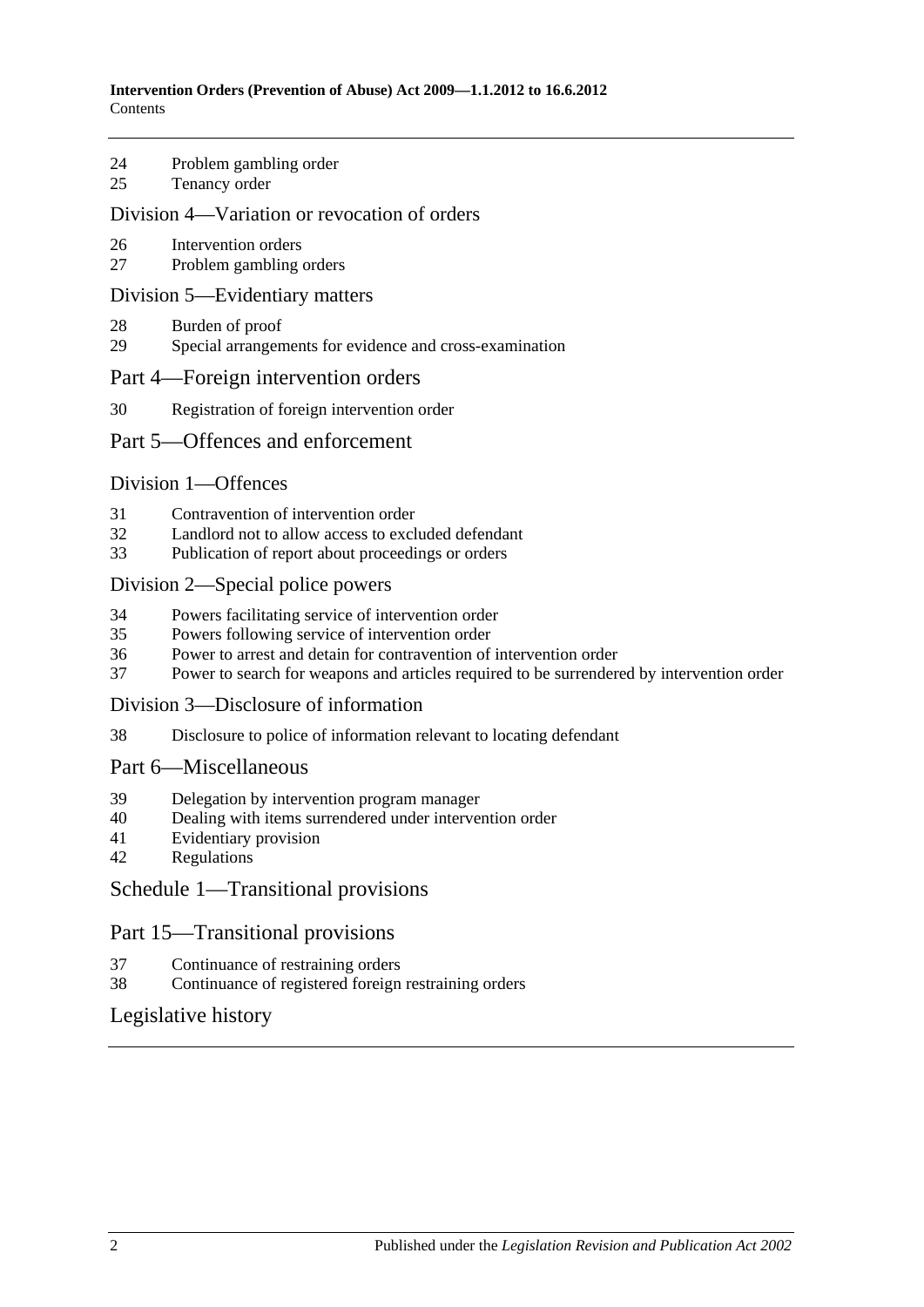### <span id="page-2-0"></span>**The Parliament of South Australia enacts as follows:**

# **Part 1—Preliminary**

#### <span id="page-2-1"></span>**1—Short title**

This Act may be cited as the *Intervention Orders (Prevention of Abuse) Act 2009*.

#### <span id="page-2-2"></span>**3—Interpretation**

(1) In this Act, unless the contrary intention appears—

*abuse* and *act of abuse*—see [section](#page-5-0) 8;

*associated order* means a problem gambling order or tenancy order made in association with an intervention order (when an interim intervention order is confirmed as an intervention order or an intervention order is issued in substitution for an interim intervention order);

*case manager* means a person responsible for supervision of a defendant's participation in an intervention program;

*child* means a person who has not attained 18 years of age;

*Children's Protection Act order* means an order made under the *[Children's Protection](http://www.legislation.sa.gov.au/index.aspx?action=legref&type=act&legtitle=Childrens%20Protection%20Act%201993)  Act [1993](http://www.legislation.sa.gov.au/index.aspx?action=legref&type=act&legtitle=Childrens%20Protection%20Act%201993)*;

*contravene* includes fail to comply;

*Court* means the Magistrates Court of South Australia;

*defendant*—see [section](#page-4-4) 6;

*domestic abuse*—see [section](#page-7-1) 8(8);

*domestic partner* means a person who is a domestic partner within the meaning of the *[Family Relationships Act](http://www.legislation.sa.gov.au/index.aspx?action=legref&type=act&legtitle=Family%20Relationships%20Act%201975) 1975*, whether declared as such under that Act or not;

*Family Law Act order* means an order, injunction, undertaking, plan, recognisance or other form of obligation imposed or agreement made under the *Family Law Act 1975* of the Commonwealth;

*firearms terms*—see [section](#page-11-0) 14;

*foreign intervention order* means an order, notice or other form of requirement under the law of another State, a Territory of the Commonwealth or New Zealand declared by regulation to be a foreign intervention order;

*intervention order* includes an interim intervention order;

*intervention program* means a program that provides—

- (a) supervised treatment; or
- (b) supervised rehabilitation; or
- (c) supervised behaviour management; or
- (d) supervised access to support services; or
- (e) a combination of any 1 or more of the above,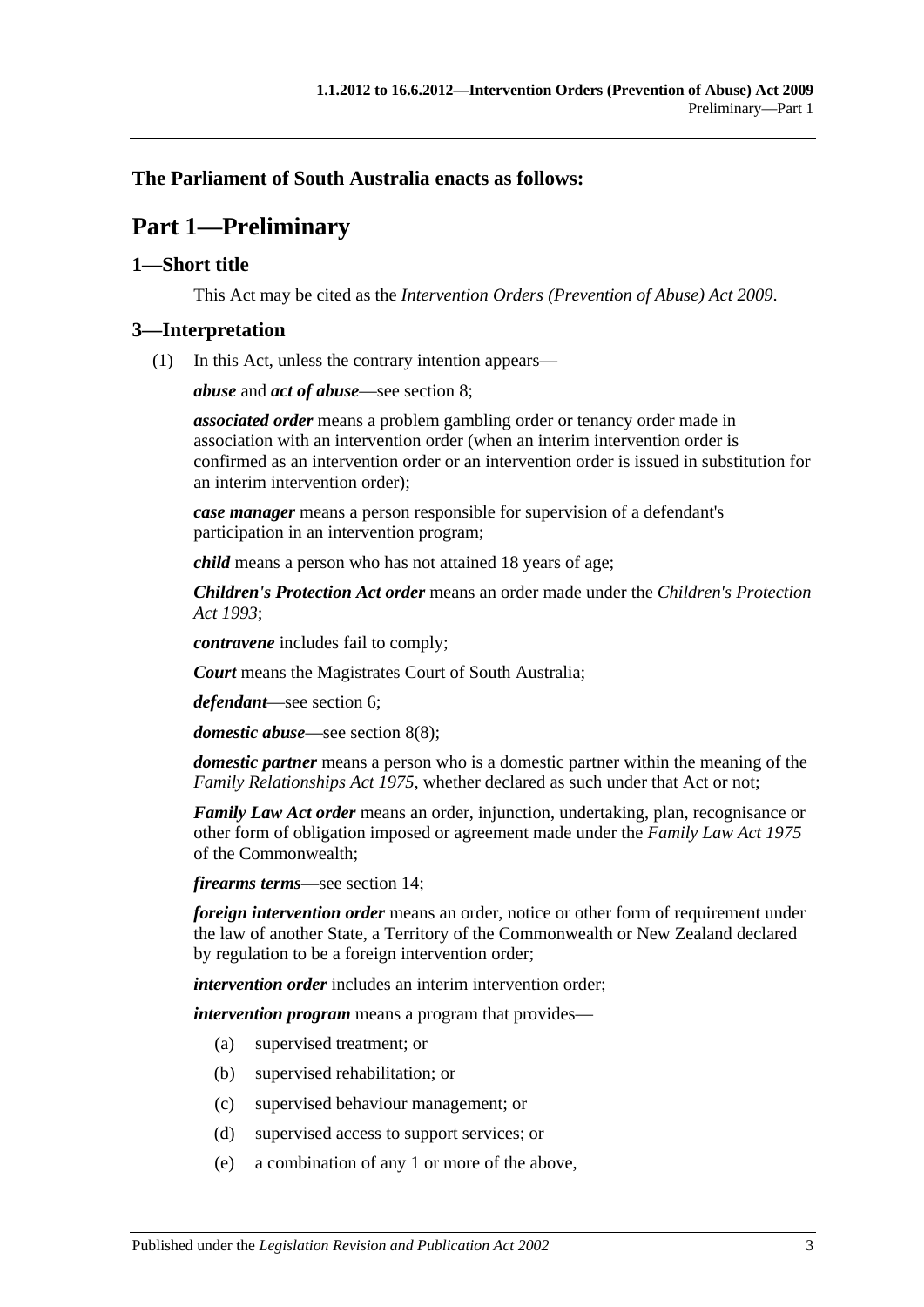designed to address behavioural problems (including problem gambling), substance abuse or mental impairment;

*intervention program manager* means a person employed by the South Australian Courts Administration Authority to have general oversight of intervention programs and coordinate the implementation of relevant court orders (and includes a delegate of such a person);

*issuing authority*, in relation to an intervention order, means the police officer or Court issuing the intervention order;

*non-domestic abuse*—see [section](#page-7-2) 8(9);

*offensive material*—see [subsection](#page-3-1) (2);

*Principal Registrar* means the Principal Registrar of the Court;

*problem gambling order*—see [section](#page-17-0) 24;

*protected person* means a person for whose protection an intervention order is issued;

*public sector agency* has the same meaning as in the *[Public Sector Act](http://www.legislation.sa.gov.au/index.aspx?action=legref&type=act&legtitle=Public%20Sector%20Act%202009) 2009*, but does not include the Legal Services Commission;

*registered housing co-operative* means a housing co-operative registered under the *[South Australian Co-operative and Community Housing Act](http://www.legislation.sa.gov.au/index.aspx?action=legref&type=act&legtitle=South%20Australian%20Co-operative%20and%20Community%20Housing%20Act%201991) 1991*;

*relevant public sector agency* means—

- (a) the chief executive of the administrative unit of the Public Service that is, under a Minister, responsible for the administration of the *[Children's](http://www.legislation.sa.gov.au/index.aspx?action=legref&type=act&legtitle=Childrens%20Protection%20Act%201993)  [Protection Act](http://www.legislation.sa.gov.au/index.aspx?action=legref&type=act&legtitle=Childrens%20Protection%20Act%201993) 1993*; or
- (b) the chief executive of the administrative unit of the Public Service that is, under a Minister, responsible for the administration of the *[Education and](http://www.legislation.sa.gov.au/index.aspx?action=legref&type=act&legtitle=Education%20and%20Early%20Childhood%20Services%20(Registration%20and%20Standards)%20Act%202011)  [Early Childhood Services \(Registration and Standards\) Act](http://www.legislation.sa.gov.au/index.aspx?action=legref&type=act&legtitle=Education%20and%20Early%20Childhood%20Services%20(Registration%20and%20Standards)%20Act%202011) 2011*; or
- (c) the chief executive of the administrative unit of the Public Service that is, under a Minister, responsible for the administration of the *[Family and](http://www.legislation.sa.gov.au/index.aspx?action=legref&type=act&legtitle=Family%20and%20Community%20Services%20Act%201972)  [Community Services Act](http://www.legislation.sa.gov.au/index.aspx?action=legref&type=act&legtitle=Family%20and%20Community%20Services%20Act%201972) 1972*; or
- (d) the South Australian Housing Trust;

*tenancy agreement* means an agreement under which a person grants another person, for valuable consideration, a right (which may, but need not be, an exclusive right) to occupy premises for residential purposes, and includes a residential parks agreement within the meaning of the *[Residential Parks Act](http://www.legislation.sa.gov.au/index.aspx?action=legref&type=act&legtitle=Residential%20Parks%20Act%202007) 2007*;

#### *tenancy order*—see [section](#page-17-1) 25.

<span id="page-3-1"></span>(2) For the purposes of determining whether material is *offensive material*, the circumstances of a dealing with the material may be taken into account but, if material was inherently offensive material, the circumstances of a dealing with the material cannot be taken to have deprived it of that character.

### <span id="page-3-0"></span>**4—Application of Act outside State**

This Act applies to an act of abuse whether it takes place in or outside this State and an intervention order may be issued against a person resident in or outside this State.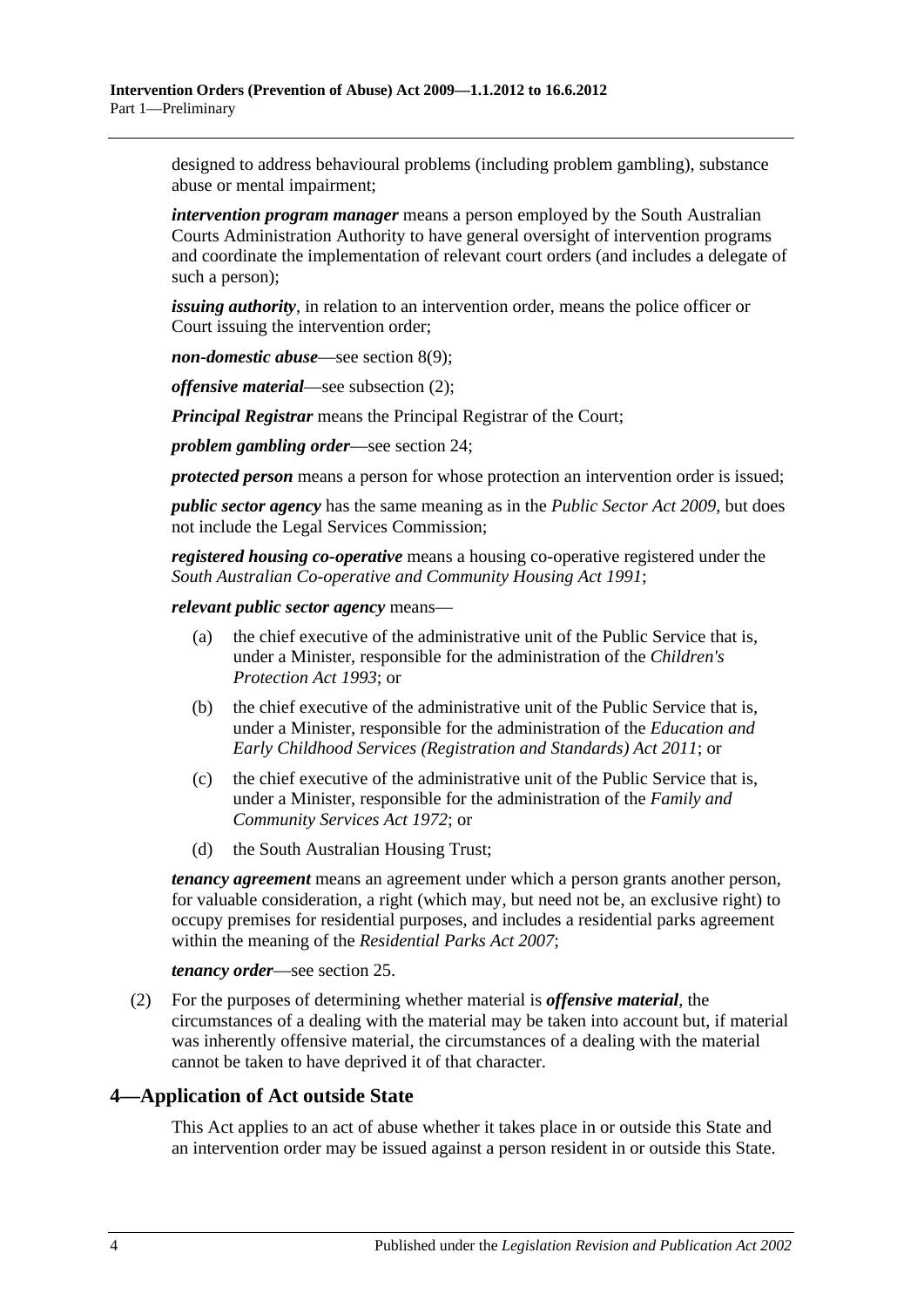# <span id="page-4-0"></span>**Part 2—Objects of Act**

### <span id="page-4-1"></span>**5—Objects of Act**

The objects of this Act are—

- (a) to assist in preventing domestic and non-domestic abuse, and the exposure of children to the effects of domestic and non-domestic abuse, by providing for—
	- (i) the issuing of intervention orders by police and the Court; and
	- (ii) the issuing of associated orders relating to problem gambling and tenancy agreements; and
	- (iii) the registration of foreign intervention orders; and
	- (iv) the enforcement of South Australian and foreign intervention orders; and
- (b) to provide special police powers of arrest, detention and search in connection with issuing, serving and enforcing intervention orders; and
- (c) to further protect persons suffering or witnessing domestic or non-domestic abuse by—
	- (i) providing for special arrangements for witnesses in proceedings under this Act; and
	- (ii) imposing limitations on publishing reports about proceedings or orders under this Act.

# <span id="page-4-2"></span>**Part 3—Intervention and associated orders**

## <span id="page-4-3"></span>**Division 1—General**

### <span id="page-4-4"></span>**6—Grounds for issuing intervention order**

There are grounds for issuing an intervention order against a person (the *defendant*) if—

- (a) it is reasonable to suspect that the defendant will, without intervention, commit an act of abuse against a person; and
- (b) the issuing of the order is appropriate in the circumstances.

### <span id="page-4-5"></span>**7—Persons for whose protection intervention order may be issued**

- (1) An intervention order may be issued for the protection of—
	- (a) any person against whom it is suspected the defendant will commit an act of abuse; or
	- (b) any child who may hear or witness, or otherwise be exposed to the effects of, an act of abuse committed by the defendant against a person.
- (2) An intervention order may be issued for the protection of a person even if that person is not an applicant for the order and the application is not made on his or her behalf.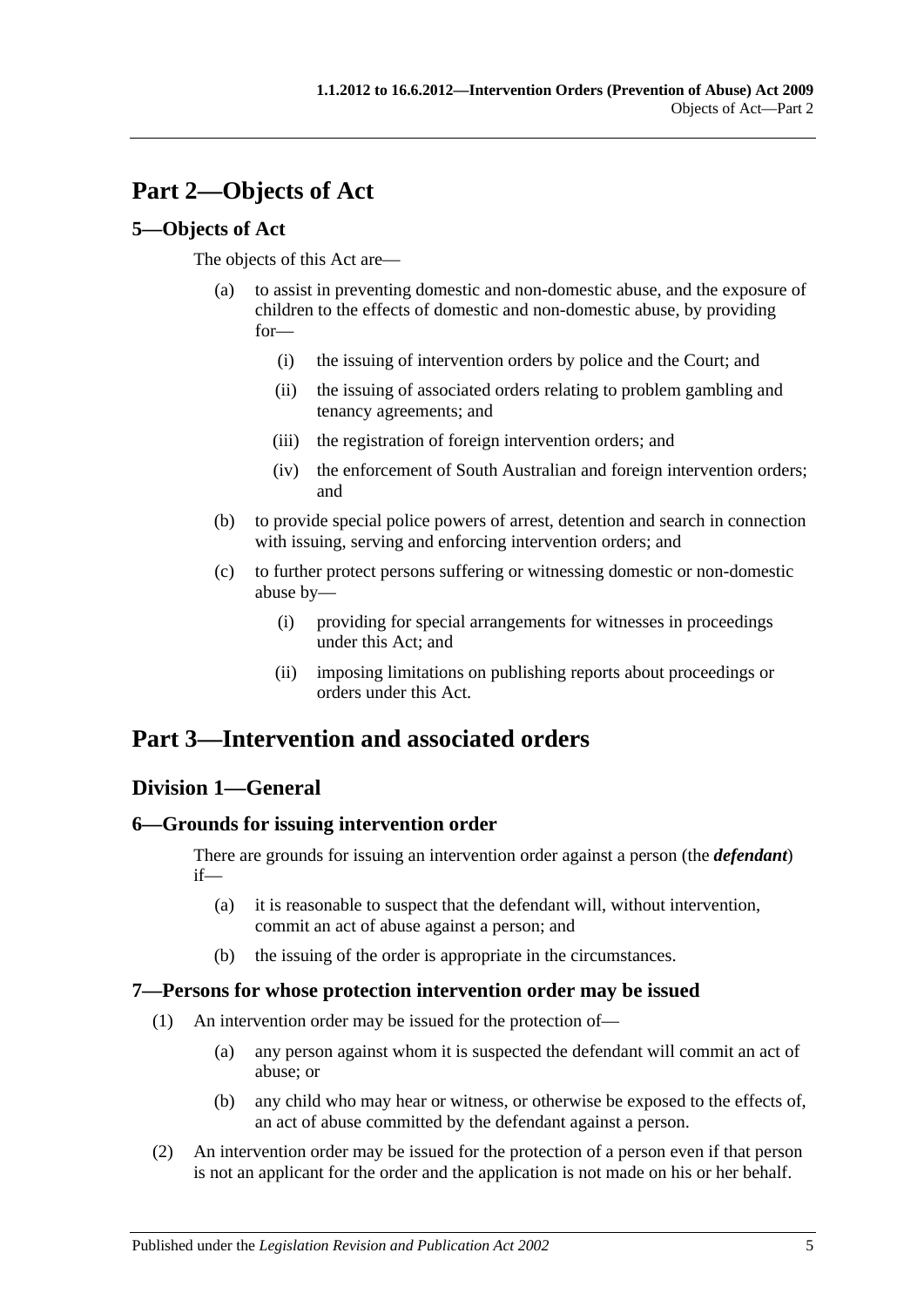(3) If an issuing authority proposes to intervene against a defendant for the protection of more than 1 person, it may do so by issuing a single intervention order or by issuing multiple intervention orders, as it considers appropriate in the circumstances.

#### <span id="page-5-0"></span>**8—Meaning of abuse—domestic and non-domestic**

- (1) *Abuse* may take many forms including physical, sexual, emotional, psychological or economic abuse.
- <span id="page-5-2"></span><span id="page-5-1"></span>(2) An act is an *act of abuse* against a person if it results in or is intended to result in—
	- (a) physical injury; or
	- (b) emotional or psychological harm; or
	- (c) an unreasonable and non-consensual denial of financial, social or personal autonomy; or
	- (d) damage to property in the ownership or possession of the person or used or otherwise enjoyed by the person.

#### (3) *Emotional or psychological harm* includes—

- (a) mental illness; and
- (b) nervous shock; and
- (c) distress, anxiety, or fear, that is more than trivial.

#### (4) **Emotional or psychological harm—examples**

Without limiting [subsection](#page-5-1) (2)(b), an act of abuse against a person resulting in emotional or psychological harm may be comprised of any of the following:

- (a) sexually assaulting the person or engaging in behaviour designed to coerce the person to engage in sexual activity;
- (b) unlawfully depriving the person of his or her liberty;
- (c) driving a vehicle in a reckless or dangerous manner while the person is a passenger in the vehicle;
- (d) causing the death of, or injury to, an animal;
- (e) following the person;
- (f) loitering outside the place of residence of the person or some other place frequented by the person;
- (g) entering or interfering with property in the possession of the person;
- (h) giving or sending offensive material to the person, or leaving offensive material where it will be found by, given to or brought to the attention of the person;
- (i) publishing or transmitting offensive material by means of the Internet or some other form of electronic communication in such a way that the offensive material will be found by, or brought to the attention of, the person;
- (j) communicating with the person, or to others about the person, by way of mail, telephone (including associated technology), fax or the Internet or some other form of electronic communication in a manner that could reasonably be expected to cause emotional or psychological harm to the person;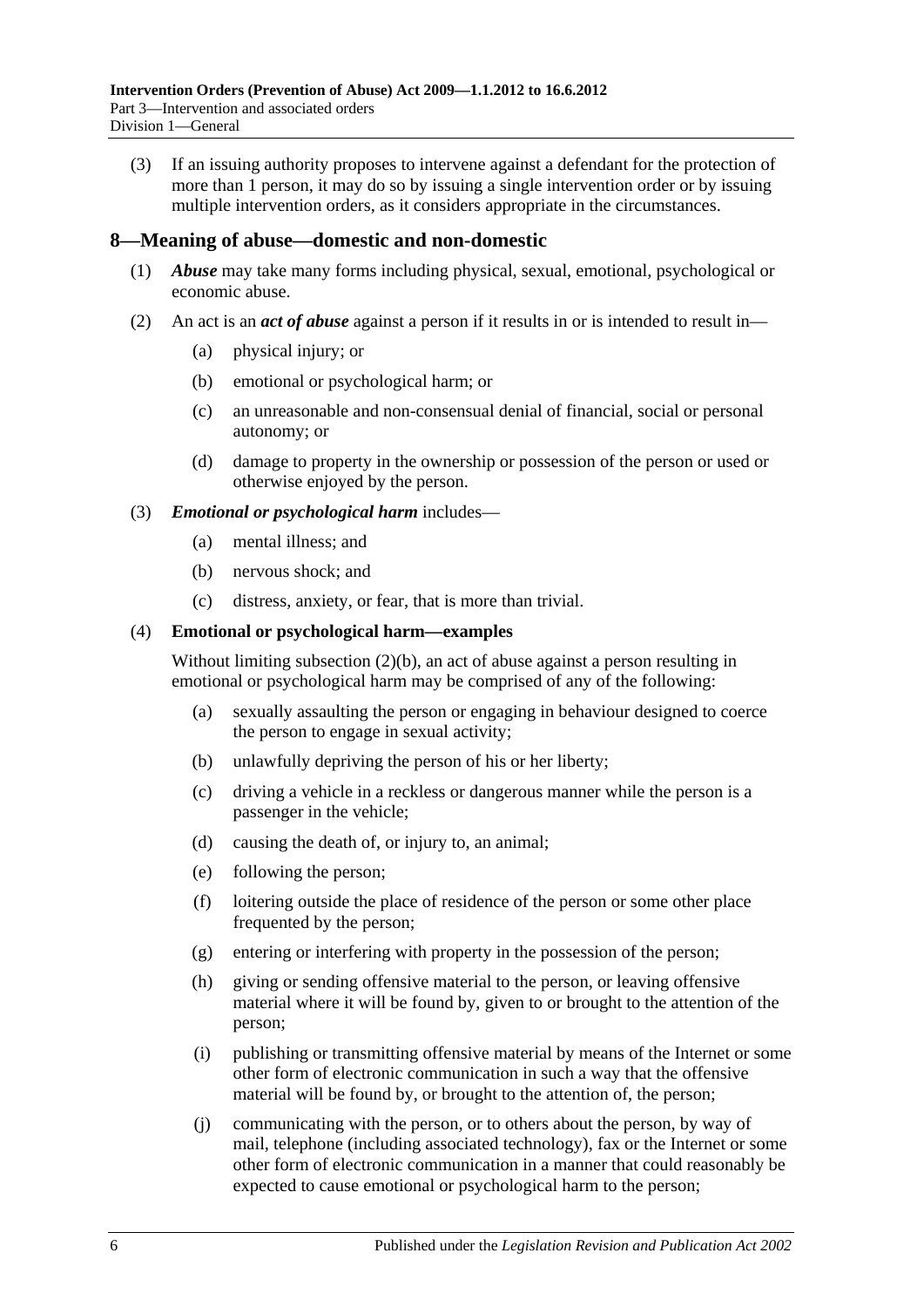- (k) keeping the person under surveillance;
- (l) directing racial or other derogatory taunts at the person;
- (m) threatening to withhold the person's medication or prevent the person accessing necessary medical equipment or treatment;
- (n) threatening to institutionalise the person;
- (o) threatening to withdraw care on which the person is dependent;
- (p) otherwise threatening to cause the person physical injury, emotional or psychological harm or an unreasonable and non-consensual denial of financial, social or domestic autonomy or to cause damage to property in the ownership or possession of the person or used or otherwise enjoyed by the person.

#### (5) **Unreasonable and non-consensual denial of financial, social or personal autonomy—examples**

Without limiting [subsection](#page-5-2)  $(2)(c)$ , an act of abuse against a person resulting in an unreasonable and non-consensual denial of financial, social or personal autonomy may be comprised of any of the following:

- (a) denying the person the financial autonomy that the person would have had but for the act of abuse;
- (b) withholding the financial support necessary for meeting the reasonable living expenses of the person (or any other person living with, or dependent on, the person) in circumstances in which the person is dependent on the financial support to meet those living expenses;
- (c) without lawful excuse, preventing the person from having access to joint financial assets for the purposes of meeting normal household expenses;
- (d) preventing the person from seeking or keeping employment;
- (e) causing the person through coercion or deception to—
	- (i) relinquish control over assets or income; or
	- (ii) claim social security payments; or
	- (iii) sign a power of attorney enabling the person's finances to be managed by another person; or
	- (iv) sign a contract for the purchase of goods or services; or
	- (v) sign a contract for the provision of finance; or
	- (vi) sign a contract of guarantee; or
	- (vii) sign any legal document for the establishment or operation of a business;
- (f) without permission, removing or keeping property that is in the ownership or possession of the person or used or otherwise enjoyed by the person;
- (g) disposing of property owned by the person, or owned jointly with the person, against the person's wishes and without lawful excuse;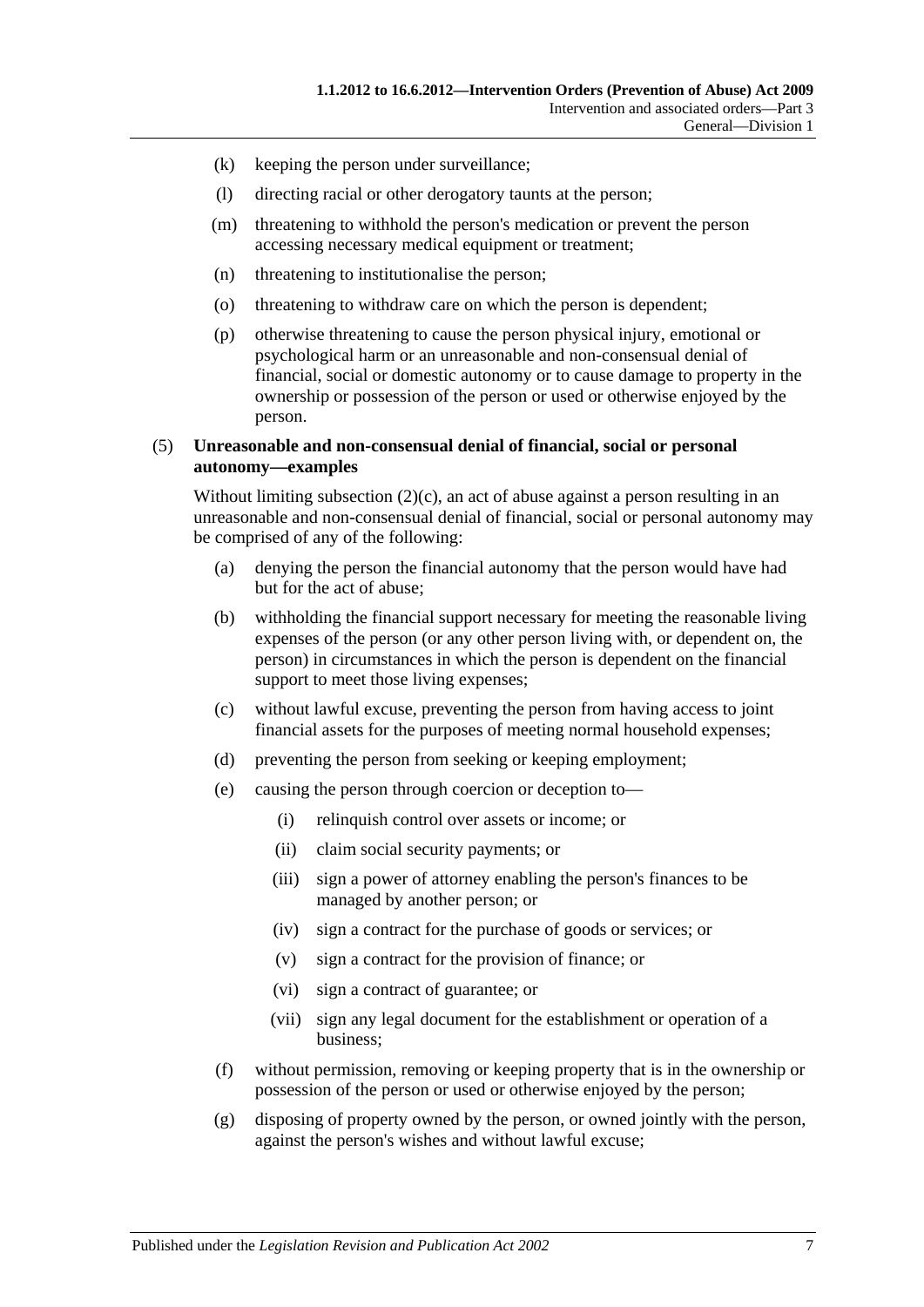- (h) preventing the person from making or keeping connections with the person's family, friends or cultural group, from participating in cultural or spiritual ceremonies or practices, or from expressing the person's cultural identity;
- (i) exercising an unreasonable level of control and domination over the daily life of the person.
- (6) If a defendant commits an act of abuse against a person, or threatens to do so, in order to cause emotional or psychological harm to another person or to deny another person financial, social or personal autonomy, the defendant commits an act of abuse against that other person.
- (7) A defendant may commit an act of abuse by causing or allowing another person to commit the act or to take part in the commission of the act.
- <span id="page-7-5"></span><span id="page-7-4"></span><span id="page-7-3"></span><span id="page-7-1"></span>(8) If the act of abuse is committed by a defendant against a person with whom the defendant is or was formerly in a relationship, it is referred to in this Act as an act of *domestic abuse*; and for that purpose, 2 persons are in a relationship if—
	- (a) they are married to each other; or
	- (b) they are domestic partners; or
	- (c) they are in some other form of intimate personal relationship in which their lives are interrelated and the actions of 1 affects the other; or
	- (d) 1 is the child, stepchild or grandchild, or is under the guardianship, of the other (regardless of age); or
	- (e) 1 is a child, stepchild or grandchild, or is under the guardianship, of a person who is or was formerly in a relationship with the other under [paragraph](#page-7-3) (a), [\(b\)](#page-7-4) or [\(c\)](#page-7-5) (regardless of age); or
	- (f) 1 is a child and the other is a person who acts in *loco parentis* in relation to the child; or
	- (g) 1 is a child who normally or regularly resides or stays with the other; or
	- (h) they are brothers or sisters or brother and sister; or
	- (i) they are otherwise related to each other by or through blood, marriage, a domestic partnership or adoption; or
	- (j) they are related according to Aboriginal or Torres Strait Islander kinship rules or are both members of some other culturally recognised family group; or
	- (k) 1 is the carer (within the meaning of the *[Carers Recognition Act](http://www.legislation.sa.gov.au/index.aspx?action=legref&type=act&legtitle=Carers%20Recognition%20Act%202005) 2005*) of the other.
- <span id="page-7-2"></span>(9) An act of abuse may be committed by a defendant against a person with whom the defendant is not, and was not formerly, in a relationship (including in circumstances where the defendant imagines such a relationship) and such an act of abuse is referred to in this Act as an act of *non-domestic abuse*.

#### <span id="page-7-0"></span>**9—Priority for intervention against domestic abuse**

Proceedings relating to intervention against domestic abuse must, as far as practicable, be dealt with as a matter of priority.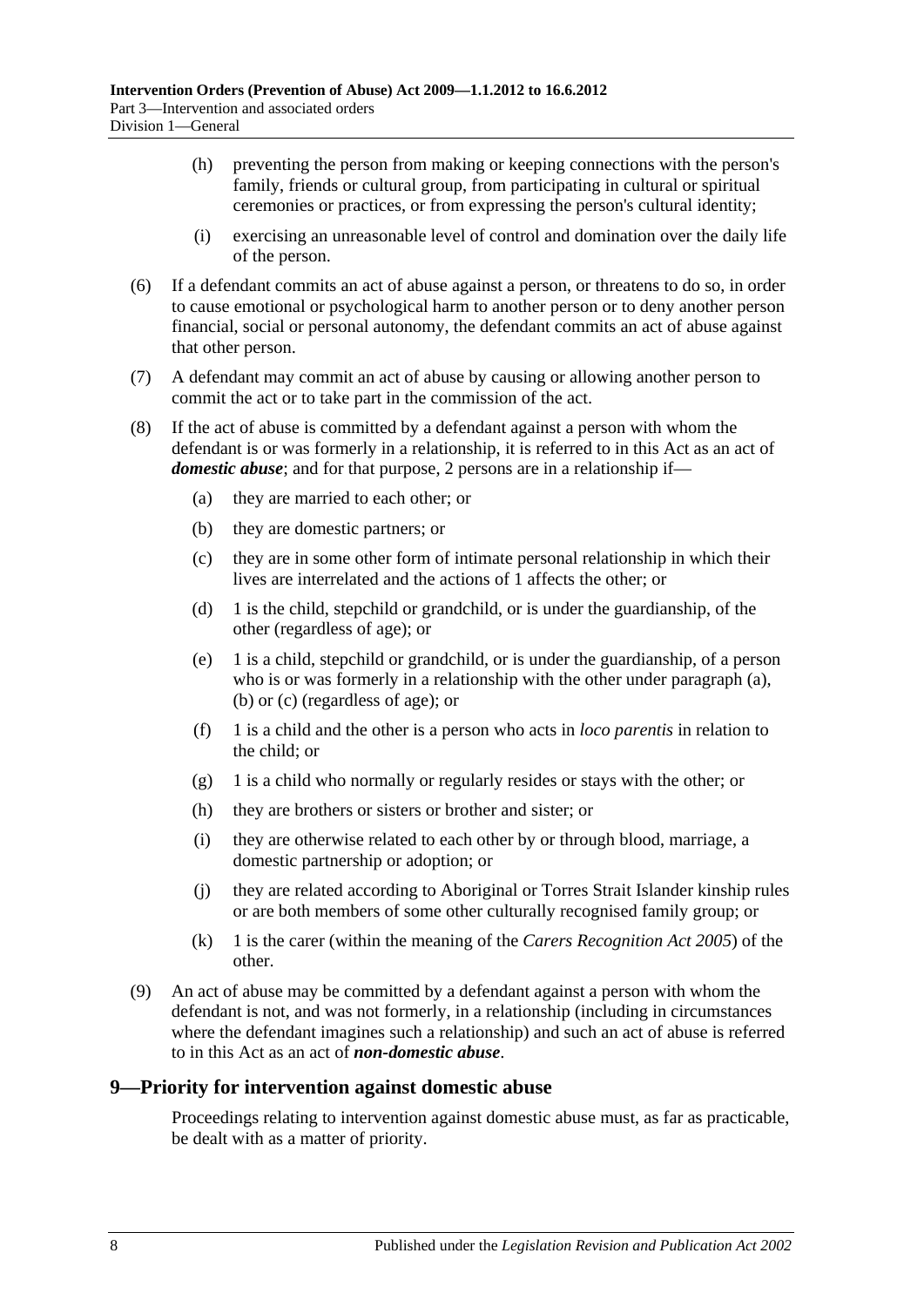#### <span id="page-8-0"></span>**10—Principles for intervention against abuse**

- (1) The following must be recognised and taken into account in determining whether it is appropriate to issue an intervention order and in determining the terms of an intervention order:
	- (a) abuse occurs in all areas of society, regardless of socio-economic status, health, age, culture, gender, sexuality, ability, ethnicity and religion;
	- (b) abuse may involve overt or subtle exploitation of power imbalances and may consist of isolated incidents or patterns of behaviour;
	- (c) it is of primary importance to prevent abuse and to prevent children from being exposed to the effects of abuse;
	- (d) as far as is practicable, intervention should be designed—
		- (i) to encourage defendants who it is suspected will, without intervention, commit abuse to accept responsibility and take steps to avoid committing abuse; and
		- (ii) to minimise disruption to protected persons and any child living with a protected person and to maintain social connections and support for protected persons; and
		- (iii) to ensure continuity and stability in the care of any child living with a protected person; and
		- (iv) to allow education, training and employment of a protected person and any child living with a protected person, and arrangements for the care of such a child, to continue without interruption; and
		- (v) if the defendant is a child—
			- (A) to ensure the child has appropriate accommodation, care and supervision; and
			- (B) to ensure the child has access to appropriate educational and health services; and
			- (C) to allow the education, training and employment of the child to continue without interruption.
- (2) The following must also be taken into account in determining whether it is appropriate to issue an intervention order and in determining the terms of an intervention order:
	- (a) any relevant Family Law Act order or Children's Protection Act order of which the issuing authority has been informed;
	- (b) how the intervention order would be likely to affect contact (in accordance with a relevant Family Law Act order or Children's Protection Act order or otherwise) between—
		- (i) the protected person or the defendant; and
		- (ii) any child of, or in the care of, either of those persons;
	- (c) any relevant agreement or order for the division of property under the *Family Law Act 1975* of the Commonwealth, or the *[Domestic Partners Property](http://www.legislation.sa.gov.au/index.aspx?action=legref&type=act&legtitle=Domestic%20Partners%20Property%20Act%201996)  Act [1996](http://www.legislation.sa.gov.au/index.aspx?action=legref&type=act&legtitle=Domestic%20Partners%20Property%20Act%201996)* or a corresponding law of another jurisdiction, of which the issuing authority has been informed;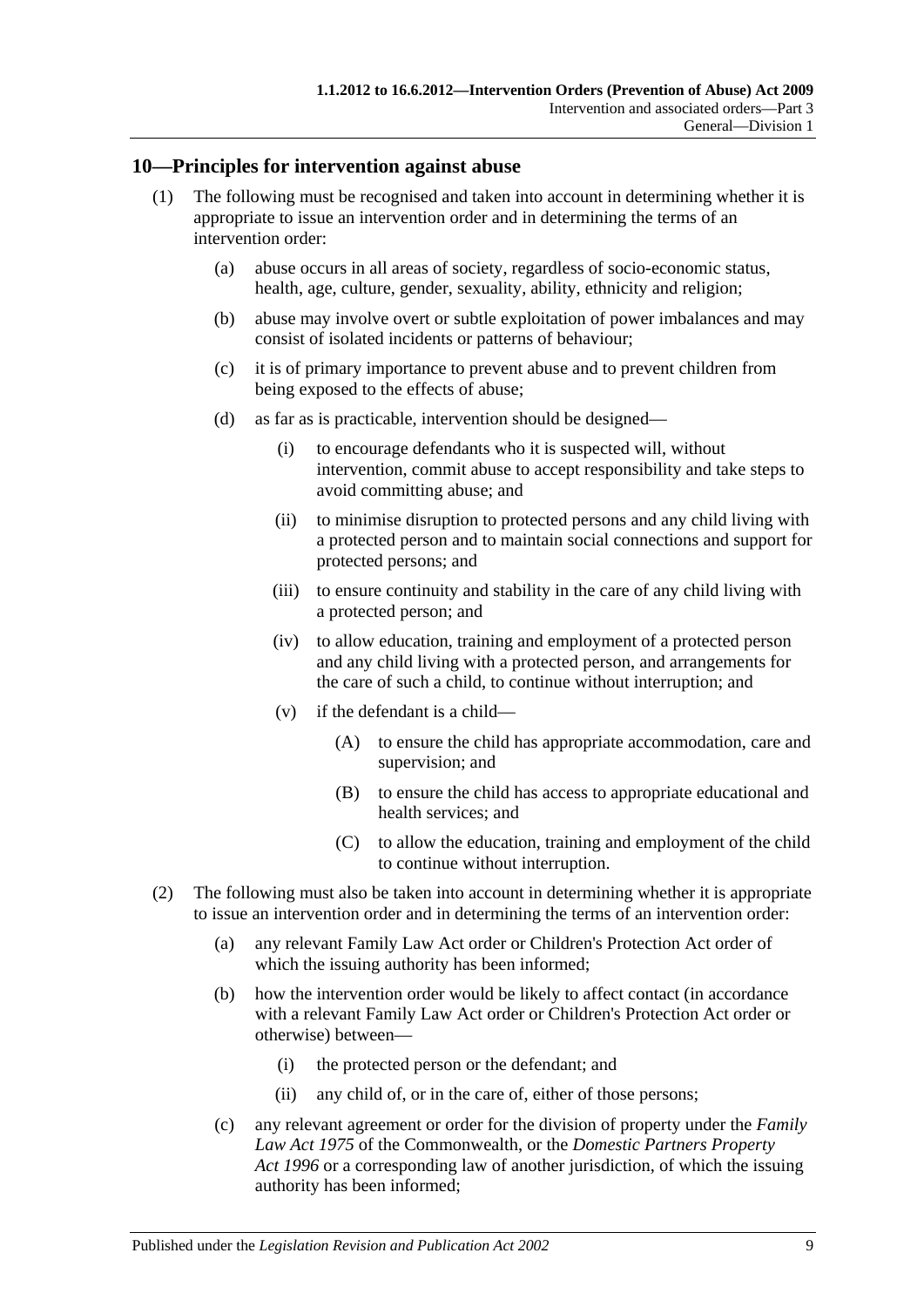- (d) if considering whether to prohibit the defendant from taking possession of property or to require the defendant to return property to a protected person or to allow a protected person to recover or have access to or make use of property—the income, assets and liabilities of the defendant and the protected person (to the extent that the issuing authority has been informed of those matters);
- (e) any other legal proceedings between the defendant and protected person of which the issuing authority has been informed.
- (3) Before issuing an intervention order the issuing authority must consider whether, if the whereabouts of a person proposed to be protected by the order are not known to the defendant, the issuing of the order would be counterproductive.
- (4) An issuing authority may take into account any other factor the authority considers relevant in the circumstances.

### <span id="page-9-0"></span>**11—Ongoing effect of intervention order**

- (1) An intervention order is ongoing and continues in force (subject to any variation or substitution of the order under this Act) until it is revoked.
- (2) Consequently, an issuing authority may not fix a date for the expiry of an intervention order or otherwise limit the duration of an intervention order.

#### <span id="page-9-1"></span>**12—Terms of intervention order—general**

- <span id="page-9-3"></span><span id="page-9-2"></span>(1) An intervention order may do any 1 or more of the following:
	- (a) prohibit the defendant from being on premises at which a protected person resides or works;
	- (b) prohibit the defendant from being on specified premises frequented by a protected person;
	- (c) prohibit the defendant from being in a specified locality;
	- (d) prohibit the defendant from approaching within a specified distance of a protected person;
	- (e) prohibit the defendant from contacting, harassing, threatening or intimidating a protected person or any other person at a place where the protected person resides or works;
	- (f) prohibit the defendant from damaging specified property;
	- (g) prohibit the defendant from taking possession of specified personal property reasonably needed by a protected person;
	- (h) prohibit the defendant from causing or allowing another person to engage in the conduct referred to in any of [paragraphs](#page-9-2) (e) to  $(g)$ ;
	- (i) require the defendant to surrender specified weapons or articles that have been used, or that there is some reason to believe might be used, by the defendant to commit an act of abuse against a protected person;
	- (j) require the defendant to return specified personal property to a protected person;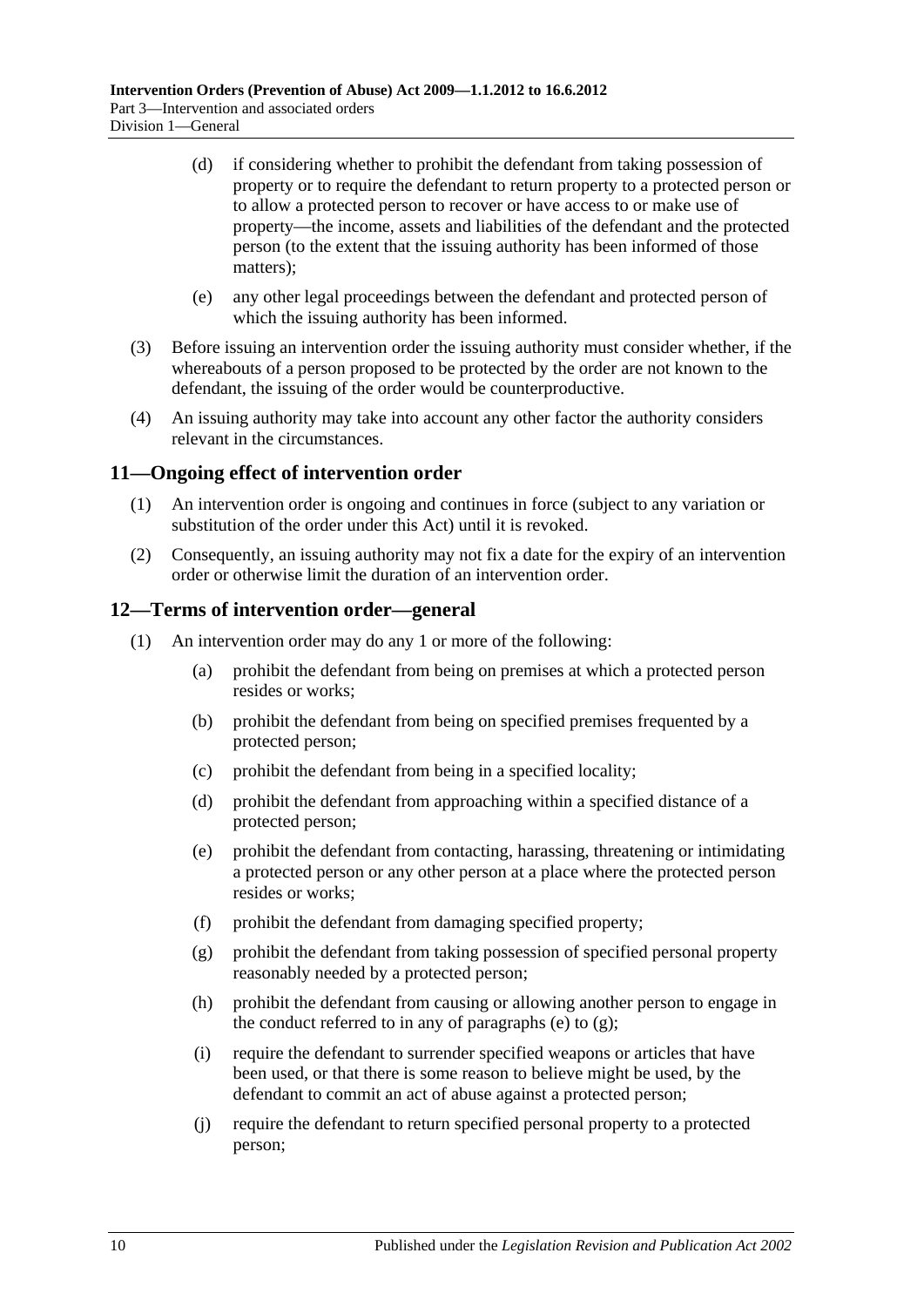- (k) require the defendant to allow a protected person to recover or have access to or make use of specified personal property and to allow the person to be accompanied by a police officer or other specified person while doing so;
- (l) impose any other requirement on the defendant to take, or to refrain from taking, specified action.
- (2) An intervention order may specify—
	- (a) conditions under which a prohibition imposed by the order does not apply; and
	- (b) conditions that must be complied with in relation to a requirement imposed by the order.
- (3) If an intervention order is designed to prevent a form of abuse involving the use or threatened use of particular weapons or articles, the terms of the order should, as far as is practicable, include surrender of the weapons or articles or other measures designed to minimise the risk of the defendant using or threatening to use the weapons or articles to commit an act of abuse against the protected person.
- (4) If an interim intervention order requires the surrender of specified weapons or articles, the order must provide for their safe keeping until the determination of proceedings under [section](#page-16-0) 23, but otherwise an intervention order may specify how surrendered weapons or articles are to be dealt with or disposed of.
- (5) An intervention order may be issued against the defendant in relation to premises or property despite the fact that the defendant has a legal or equitable interest in the premises or property.
- (6) If an intervention order prohibits the defendant from being on premises at which a protected person resides—
	- (a) the protected person may, despite any other Act or law, change any external door or window lock of the premises (and, if the premises are rented and a lock is so changed, the protected person must give a key to the lock to the landlord, except if the defendant is the landlord); and
	- (b) if the defendant is a party to a tenancy agreement for the premises—the defendant may not, despite any other Act or law, take any action to terminate the tenancy agreement before the determination of the proceedings under [section](#page-16-0) 23.

### <span id="page-10-0"></span>**13—Terms of intervention order—intervention programs**

- (1) An intervention order may require the defendant to undergo an assessment by the intervention program manager to determine—
	- (a) a form of intervention program that is appropriate for the defendant; and
	- (b) the defendant's eligibility for the services included on the program.
- (2) An intervention order issued by the Court may require the defendant to undertake an intervention program if the intervention program manager has advised the Court that—
	- (a) the defendant is eligible for the services to be included on the program in accordance with applicable eligibility criteria (if any); and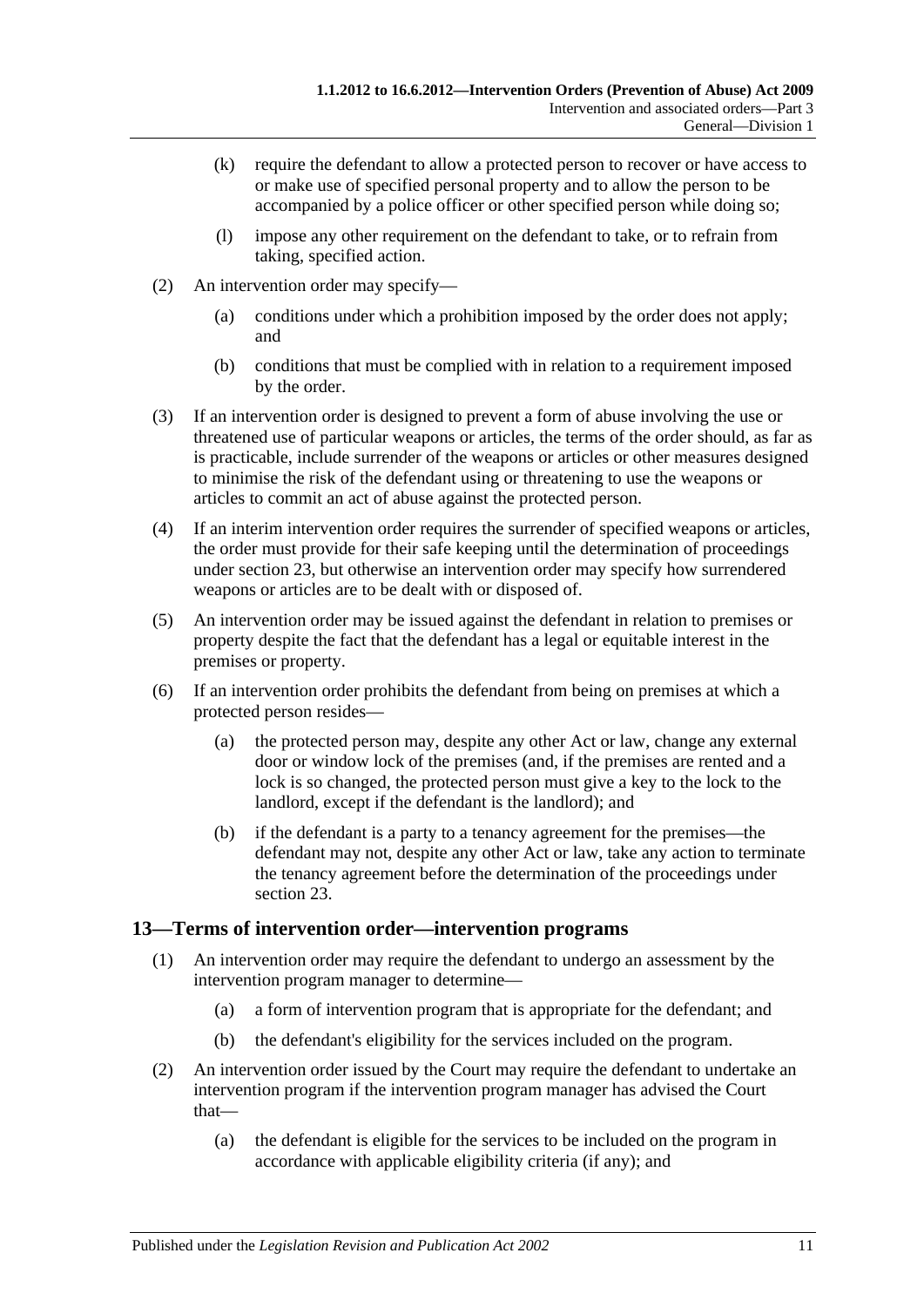- (b) those services are available for the defendant at a suitable time and place.
- (3) If an intervention order contains a requirement under this section, the defendant must comply with requirements regulating his or her participation in the assessment or intervention program notified from time to time by the defendant's case manager and a failure to comply with such a requirement constitutes a contravention of the term of the intervention order imposed under this section.

### <span id="page-11-0"></span>**14—Terms of intervention order—firearms**

- (1) Subject to this section, an intervention order must include the following terms (the *firearms terms*):
	- (a) any firearm in the possession of the defendant and any licence or permit held by the defendant authorising possession of a firearm must be surrendered to the Registrar of Firearms;
	- (b) while an intervention order remains in force against the defendant—
		- (i) any licence or permit held by the defendant authorising possession of a firearm is suspended; and
		- (ii) the defendant is disqualified from holding or obtaining a licence or permit authorising possession of a firearm; and
		- (iii) the defendant is prohibited from possessing a firearm in the course of his or her employment.
- (2) The Court need not include the firearms terms in an intervention order (other than an interim intervention order) if satisfied that the defendant has never been guilty of violent or intimidatory conduct and needs to have a firearm for purposes related to earning a livelihood.

### <span id="page-11-1"></span>**15—Terms of intervention order—date after which defendant may apply for variation or revocation**

- <span id="page-11-3"></span>(1) The Court may, when issuing or varying an intervention order (other than an interim intervention order), include a term fixing a date after which the defendant may apply for variation (or further variation) or revocation of the order.
- (2) The date must fall at least 12 months after the date of issue or variation of the order.
- (3) If the Court does not include in an intervention order (other than an interim intervention order) a term under [subsection](#page-11-3) (1), the intervention order will be taken to include a term fixing the date falling 12 months after the date of issue or variation of the order as the date after which the defendant may apply for variation (or further variation) or revocation of the order.

### <span id="page-11-2"></span>**16—Inconsistent Family Law Act or Children's Protection Act orders**

(1) An intervention order is invalid to the extent of any inconsistency with a Family Law Act order of a kind referred to in section 68R of the *Family Law Act 1975* of the Commonwealth (but the Court may resolve the inconsistency by exercising its power to revive, vary, discharge or suspend the Family Law Act order under that section).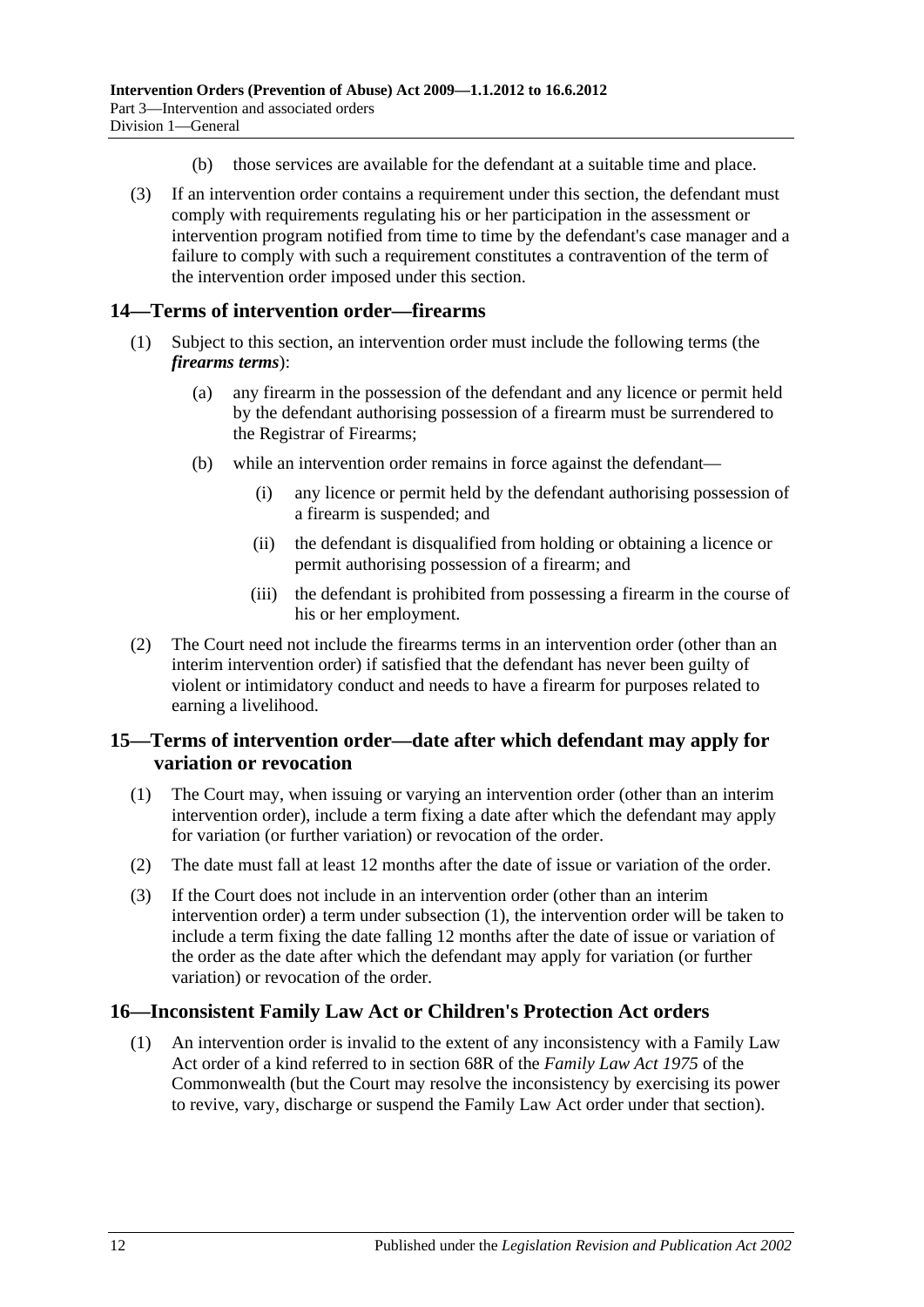(2) An intervention order prevails over an order under section 38 of the *[Children's](http://www.legislation.sa.gov.au/index.aspx?action=legref&type=act&legtitle=Childrens%20Protection%20Act%201993)  [Protection Act](http://www.legislation.sa.gov.au/index.aspx?action=legref&type=act&legtitle=Childrens%20Protection%20Act%201993) 1993* to the extent of any inconsistency (but the Youth Court may resolve the inconsistency by varying or revoking the order under that section on application under that Act).

### <span id="page-12-0"></span>**17—Explanation for defendant and protected persons**

An issuing authority must endeavour to ensure that the defendant and protected persons understand—

- (a) the terms and effect of an intervention order and any associated order, including, in the case of an interim intervention order, that the order acts as a summons; and
- (b) if relevant, the effect of [section](#page-11-2) 16; and
- (c) that a protected person cannot give permission for contravention of an order,

(but failure to do so will not make an order invalid).

### <span id="page-12-1"></span>**Division 2—Police orders**

### <span id="page-12-2"></span>**18—Interim intervention order issued by police**

- (1) Subject to [subsection](#page-12-3) (2), a police officer may issue an interim intervention order against a defendant if it appears to the police officer that there are grounds for issuing the order and the defendant is present before the police officer or in custody.
- <span id="page-12-3"></span>(2) If the police officer issuing the order is not of or above the rank of sergeant, the officer must, before issuing the order, obtain the authorisation (either orally or in writing) of a police officer of or above that rank.
- (3) An interim intervention order issued by a police officer must—
	- (a) be in a form approved by the Commissioner of Police; and
	- (b) identify the defendant and the persons protected by the order; and
	- (c) specify the prohibitions and requirements imposed by the order; and
	- (d) require the defendant to appear before the Court at a specified time and place (within 8 days after the date of the order or, if the Court will not be sitting at the place within that period, within 2 days after the Court next commences sitting at the place).
- (4) An interim intervention order issued by a police officer comes into force against the defendant when served on the defendant personally.
- (5) On an interim intervention order issued by a police officer being served on the defendant, the police officer issuing the order will be taken to have made an application to the Court for an intervention order and the defendant will be taken to have been issued a summons to appear before the Court as specified in the order for the purposes of the hearing and determination of the application under [section](#page-16-0) 23.
- (6) The Commissioner of Police must give a copy of an interim intervention order issued by a police officer to the Principal Registrar and each person protected by the order.
- <span id="page-12-4"></span>(7) A person against whom an interim intervention order is issued by a police officer must notify the Commissioner of Police in writing of an address for service.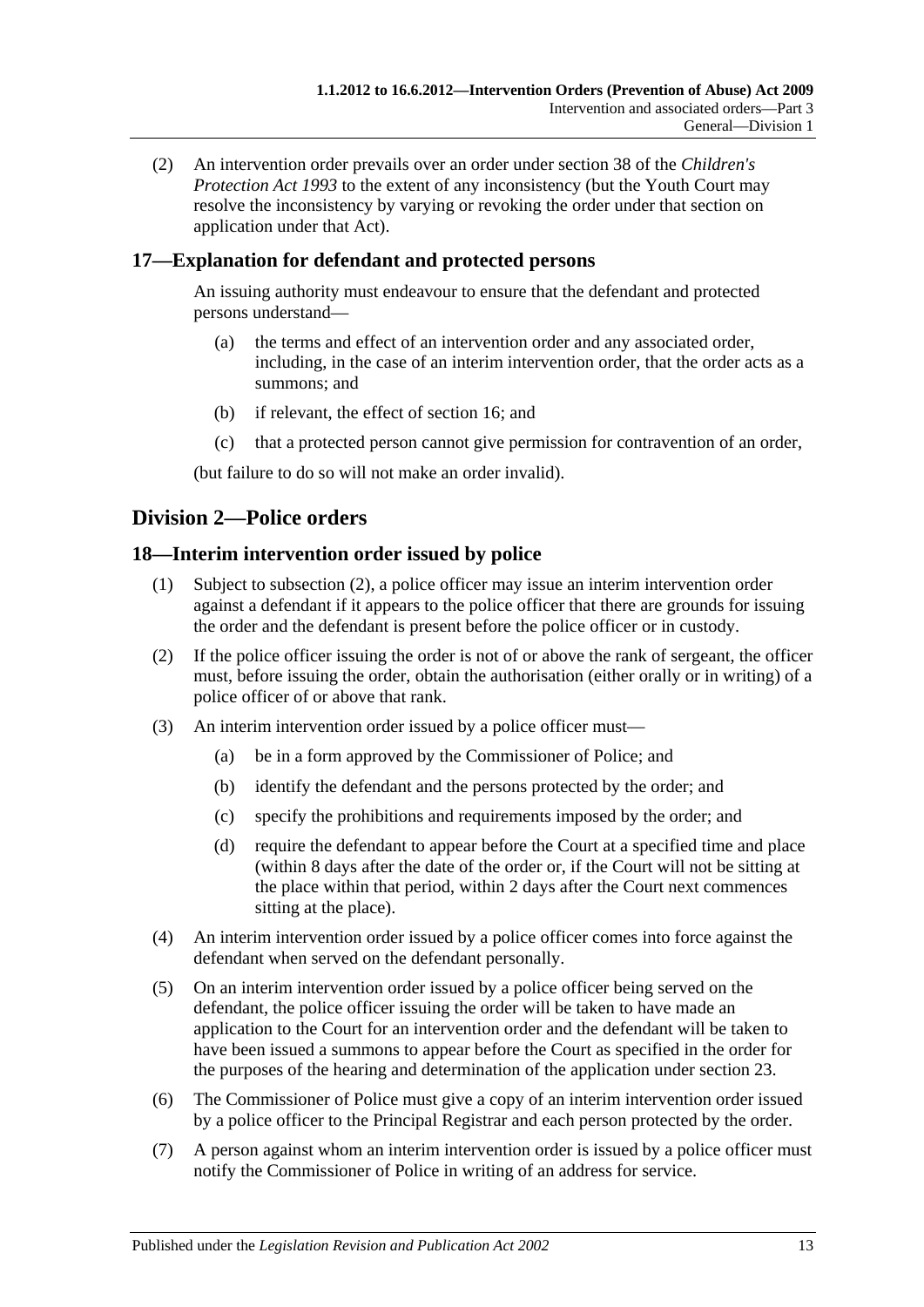- (8) The Commissioner of Police must notify the Principal Registrar of any address for service provided under [subsection](#page-12-4) (7).
- (9) The Principal Registrar must notify the relevant public sector agencies of the details of interim intervention orders issued by police officers.

### <span id="page-13-0"></span>**19—Revocation of interim intervention order by Commissioner of Police**

- (1) The Commissioner of Police may revoke an interim intervention order issued by a police officer by written notice served on the defendant personally or by post at the address for service provided by the defendant under this Act.
- (2) The Commissioner of Police must give a copy of a notice of revocation of an interim intervention order to the Principal Registrar and each person protected by the order.
- (3) The Principal Registrar must notify the relevant public sector agencies of the revocation of interim intervention orders by the Commissioner of Police.

### <span id="page-13-1"></span>**Division 3—Court orders**

### <span id="page-13-2"></span>**20—Application to Court for intervention order**

- (1) The following persons may make an application to the Court for an intervention order:
	- (a) a police officer;
	- (b) a person against whom it is alleged the defendant may commit an act of abuse or a suitable representative of such a person given permission to apply by the Court;
	- (c) a child who it is alleged may hear or witness, or otherwise be exposed to the effects of, an act of abuse committed by the defendant against a person;
	- (d) if the defendant or a person proposed to be protected by the order is a child and there is a Children's Protection Act order under section 38 of the *[Children's Protection Act](http://www.legislation.sa.gov.au/index.aspx?action=legref&type=act&legtitle=Childrens%20Protection%20Act%201993) 1993* in force in respect of the child—the Minister responsible for the administration of that Act.
- (2) If the person entitled to apply is a child, the application may be made—
	- (a) by the child with the permission of the Court, if the child has attained the age of 14 years; or
	- (b) on behalf of the child by—
		- (i) a parent or guardian of the child; or
		- (ii) a person with whom the child normally or regularly resides; or
		- (iii) some other suitable representative of the child given permission to apply by the Court.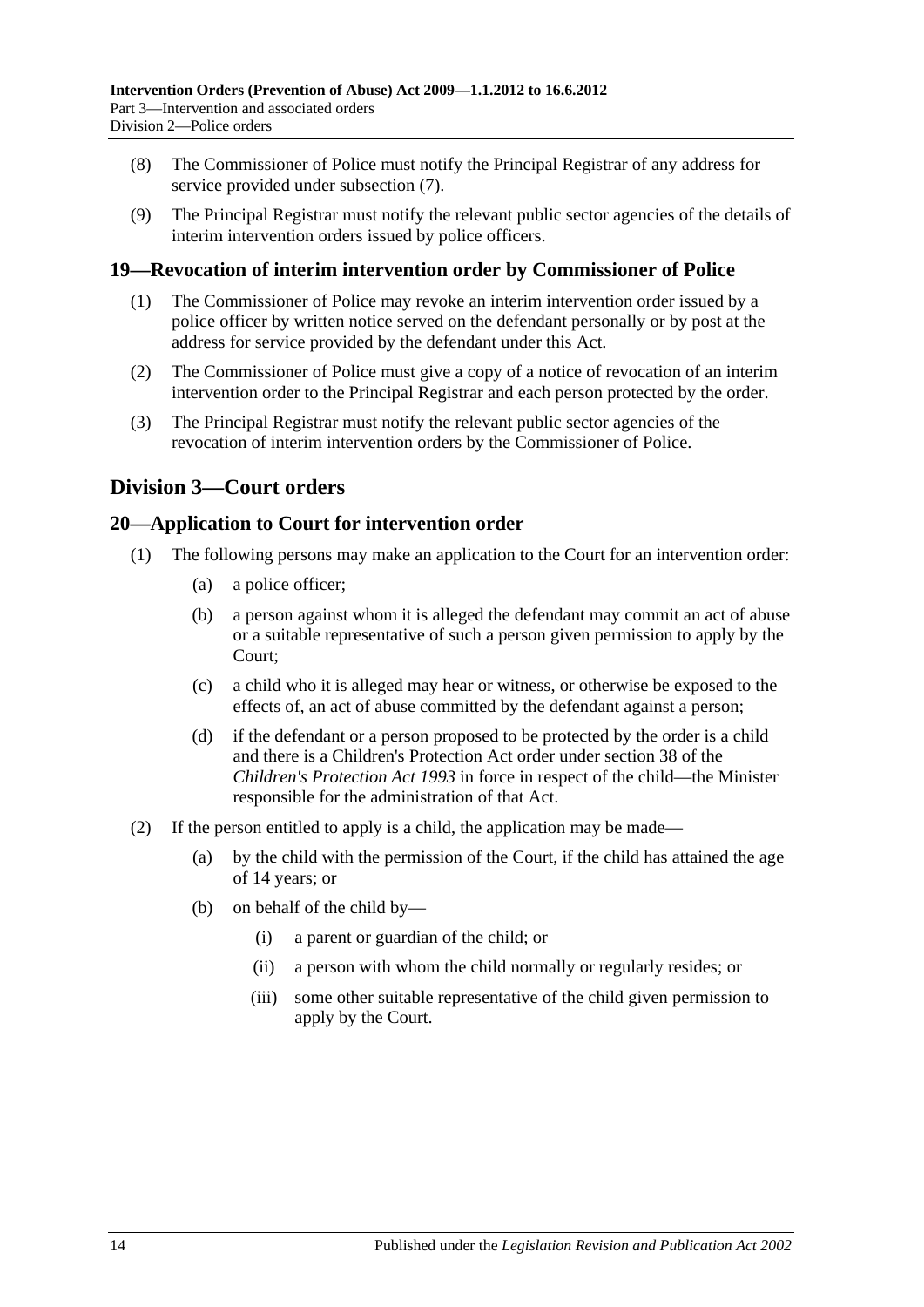- (3) The applicant must inform the Court of any relevant Family Law Act order, Children's Protection Act order or agreement or order for the division of property under the *Family Law Act 1975* of the Commonwealth, or the *[Domestic Partners Property](http://www.legislation.sa.gov.au/index.aspx?action=legref&type=act&legtitle=Domestic%20Partners%20Property%20Act%201996)  Act [1996](http://www.legislation.sa.gov.au/index.aspx?action=legref&type=act&legtitle=Domestic%20Partners%20Property%20Act%201996)* or a corresponding law of another jurisdiction, any pending application for such an order, and any other legal proceedings between a person proposed to be protected by the order and the defendant, of which the applicant is aware (but an intervention order is not invalid merely because the applicant fails to so inform the Court).
- (4) A single application relating to the same defendant may be made by any number of persons.

### <span id="page-14-0"></span>**21—Preliminary hearing and issue of interim intervention order**

- (1) On an application for an intervention order in circumstances in which an interim intervention order has not been issued by a police officer, the Court must hold a preliminary hearing as soon as practicable and without summoning the defendant to appear.
- (2) If the application is made by telephone or other electronic means in accordance with rules of Court—
	- (a) the preliminary hearing may occur by oral questioning of the applicant and any other available witness or by other means contemplated by the rules; and
	- (b) if the Court is not satisfied that it is an appropriate case for completing the preliminary hearing without requiring the personal attendance of the applicant, the Court may adjourn the hearing to a time and place fixed by the Court and inform the applicant of the time and place so fixed.
- (3) At the preliminary hearing, the Court may—
	- (a) issue an interim intervention order against a defendant if it appears to the Court that there are grounds for issuing the order; or
	- (b) dismiss the application on the grounds that the application is frivolous, vexatious, without substance or has no reasonable prospect of success or on any other ground considered sufficient by the Court.
- (4) If the applicant alleges non-domestic abuse and is a person other than a police officer, the Court must, in determining whether to exercise the discretion to dismiss the application, take into account—
	- (a) whether it might be appropriate and practicable for the parties to attempt to resolve the matter through mediation or by some other means; and
	- (b) whether the application is in the nature of a cross application; and
	- (c) any other matters that the Court considers relevant.
- (5) There is a presumption against exercising the discretion to dismiss the application if the applicant alleges an offence involving personal violence or an offence of stalking under section 19AA of the *[Criminal Law Consolidation Act](http://www.legislation.sa.gov.au/index.aspx?action=legref&type=act&legtitle=Criminal%20Law%20Consolidation%20Act%201935) 1935*.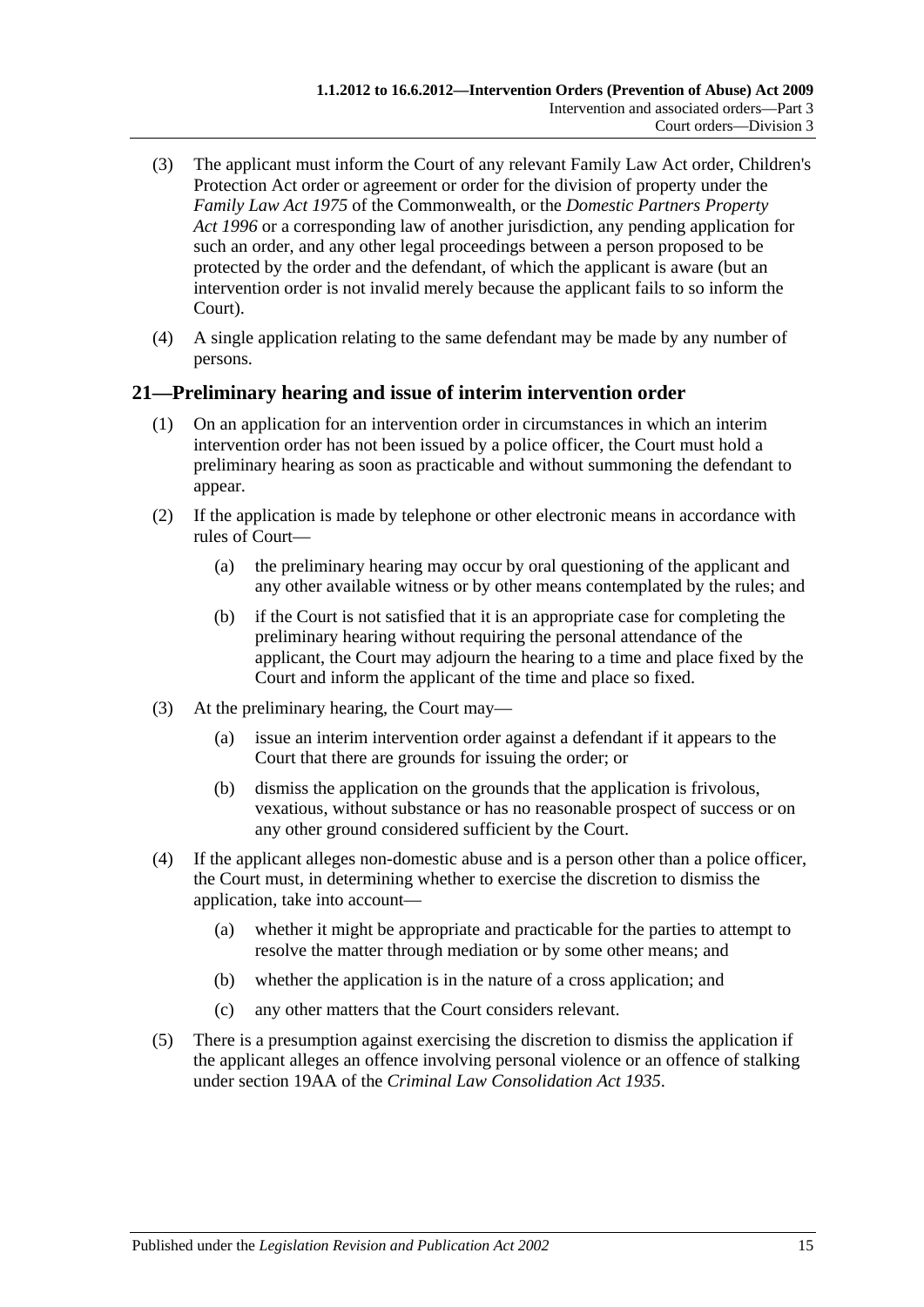- (6) The Court may issue an interim intervention order on the basis of evidence received in the form of an affidavit if the application is made by a police officer or a person introduced by a police officer but, in that case—
	- (a) the deponent must, if the defendant so requires, appear personally at the proceedings for the determination of the application to give oral evidence of the matters referred to in the affidavit; and
	- (b) if the deponent does not appear personally to give evidence as so required—the Court may not rely on the evidence contained in the affidavit for the purpose of determining the application.
- (7) An interim intervention order issued by the Court must—
	- (a) identify the defendant and the persons protected by the order; and
	- (b) specify the prohibitions and requirements imposed by the order; and
	- (c) require the defendant to appear before the Court at a specified time and place (within 8 days after the date of the order or, if the Court will not be sitting at the place within that period, within 2 days after the Court next commences sitting at the place).
- (8) An interim intervention order issued by the Court comes into force against the defendant when served on the defendant personally or in some other manner authorised by the Court.
- (9) On an interim intervention order issued by the Court being served on the defendant, the defendant will be taken to have been issued a summons to appear before the Court as specified in the order for the purposes of the hearing and determination of the application.
- (10) The Principal Registrar must give a copy of an interim intervention order issued by the Court to—
	- (a) the Commissioner of Police; and
	- (b) each person protected by the order; and
	- (c) if the applicant is not a police officer or a person protected by the order—the applicant.
- (11) The Principal Registrar must notify the relevant public sector agencies of the details of interim intervention orders issued by the Court.
- (12) A person against whom an interim intervention order is issued by the Court must notify the Principal Registrar in writing of an address for service.
- (13) If a hearing is adjourned under this section, the Court need not be constituted at the adjourned hearing of the same judicial officer as ordered the adjournment.

### <span id="page-15-0"></span>**22—Adjournments**

(1) The Court may, from time to time without requiring the attendance of any party, adjourn the hearing of an application for an intervention order at which a defendant is required by an interim intervention order to appear to a later date if satisfied that the interim intervention order has not been served or that there is other adequate reason for the adjournment.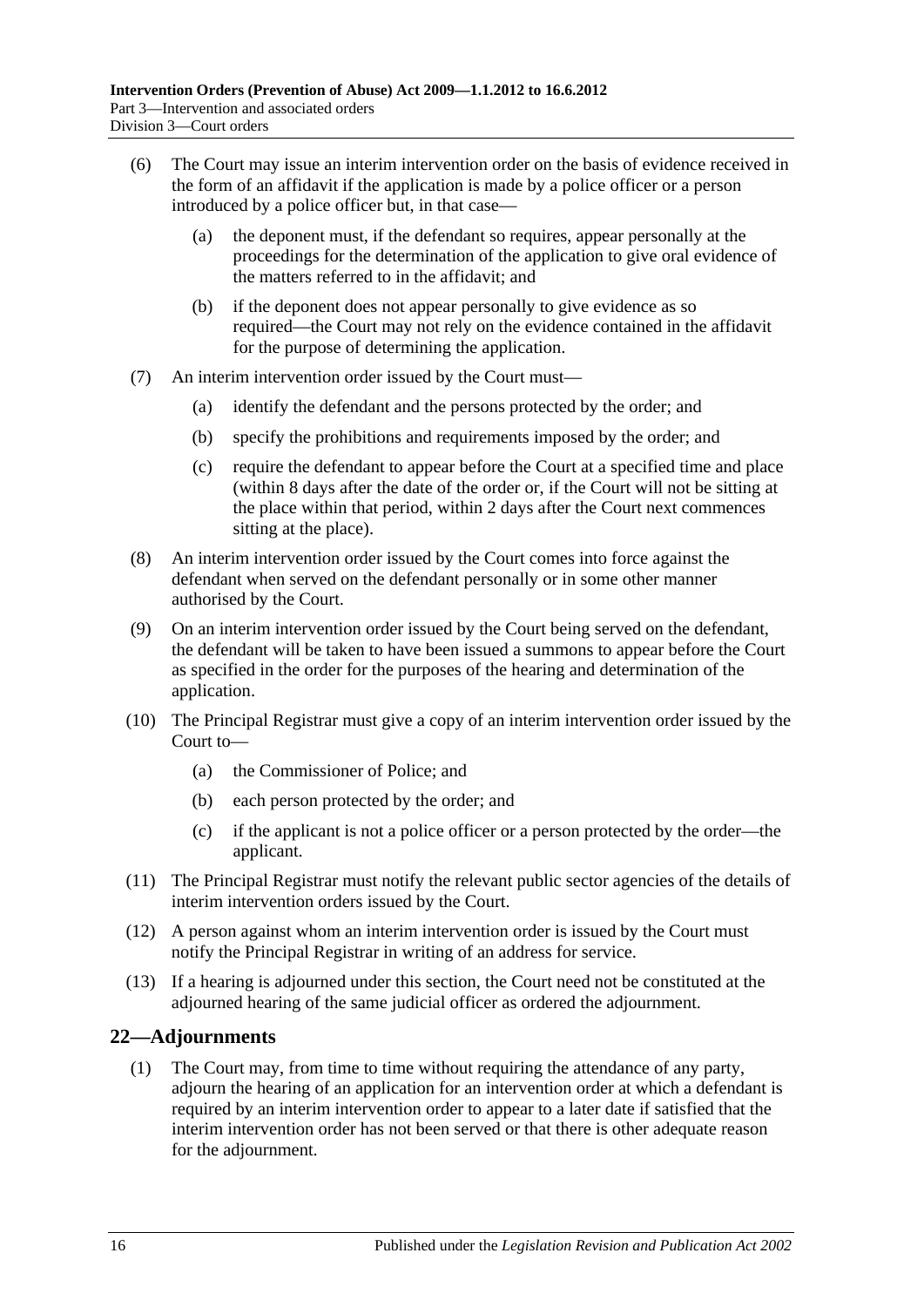- (2) The date fixed for an adjourned hearing must be within 8 days after the date on which the adjournment is ordered, unless the Court is satisfied—
	- (a) that a later date is required to enable the interim intervention order to be served; or
	- (b) that there is other adequate reason for fixing a later date.
- (3) If a hearing is adjourned under this section, the Court need not be constituted at the adjourned hearing of the same judicial officer as ordered the adjournment.

### <span id="page-16-0"></span>**23—Determination of application for intervention order**

- (1) On the hearing of an application for an intervention order, the Court may—
	- (a) confirm the interim intervention order issued against the defendant as an intervention order; or
	- (b) issue an intervention order in substitution for an interim intervention order issued against the defendant; or
	- (c) dismiss the application and revoke the interim intervention order issued against the defendant.
- (2) An intervention order may be confirmed or issued in the absence of the defendant if the defendant failed to appear at the hearing of the application as required by the interim intervention order issued against the defendant or by conditions of bail.
- (3) If a defendant disputes some or all of the grounds on which an intervention order is sought but consents to the order, the Court may confirm or issue the order without receiving any further submissions or evidence as to the grounds.
- (4) If an interim intervention order is confirmed, the order continues in force against the defendant as an intervention order without any further requirement for service.
- (5) An intervention order that is issued in substitution for an interim intervention order comes into force against the defendant when served on the defendant personally or in some other manner authorised by the Court (and until the order is so served the interim intervention order continues in force against the defendant).
- (6) If an interim intervention order is revoked, the Principal Registrar must serve written notice of the revocation on the defendant personally or by post at the address for service provided by the defendant under this Act or in some other manner authorised by the Court.
- (7) The Principal Registrar must give a copy of an intervention order issued by the Court, or a notice of revocation of an interim intervention order, to—
	- (a) the Commissioner of Police; and
	- (b) each person protected by the order; and
	- (c) if the applicant is not a police officer or a person protected by the order—the applicant.
- (8) The Principal Registrar must notify the relevant public sector agencies of the details of intervention orders issued by the Court and of the revocation of interim intervention orders by the Court.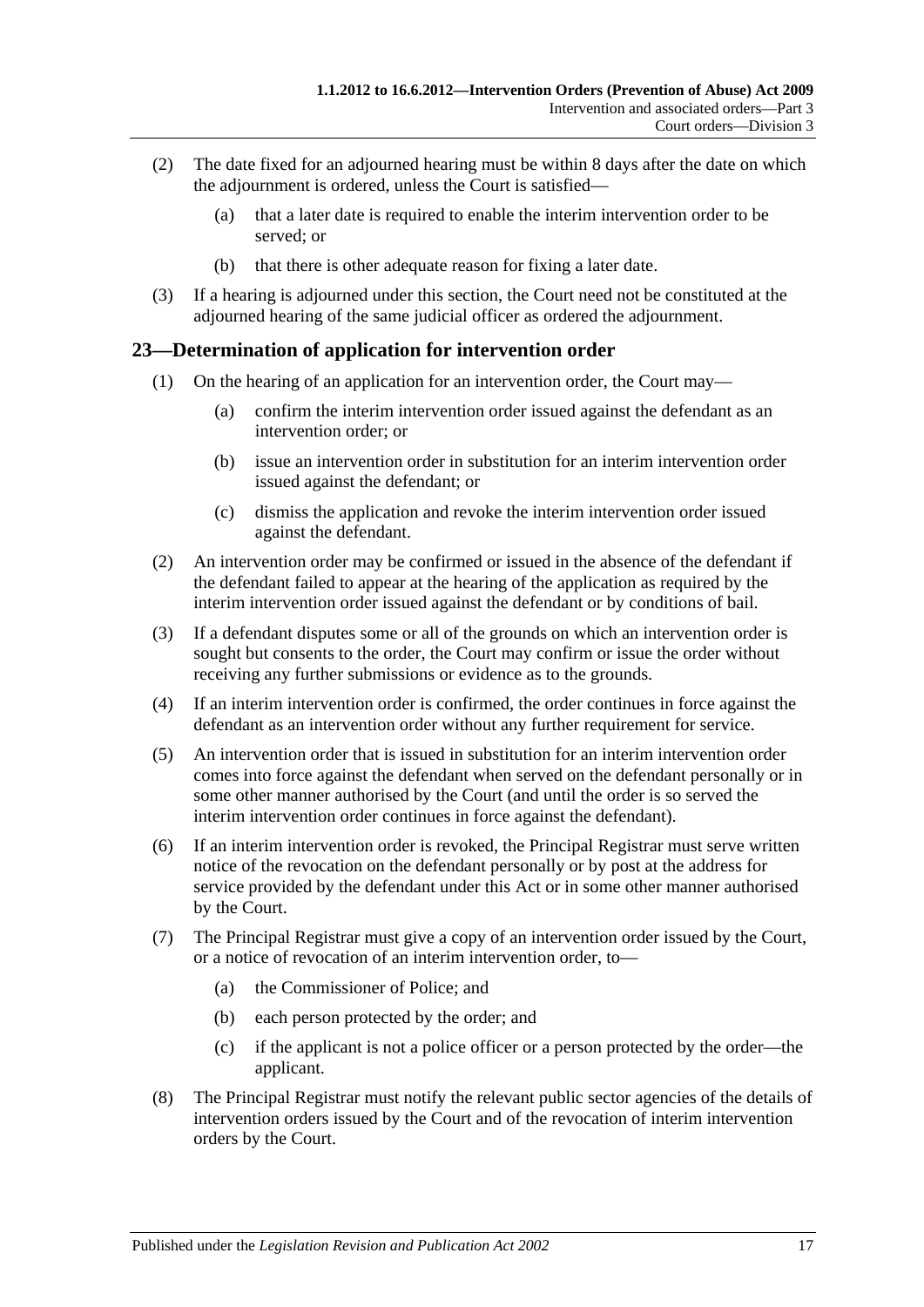#### <span id="page-17-0"></span>**24—Problem gambling order**

- (1) If the Court confirms an interim intervention order as an intervention order against a defendant or issues an intervention order against a defendant in substitution for an interim intervention order, the Court may make an order (a *problem gambling order*) that the defendant is subject to a problem gambling family protection order under the *[Problem Gambling Family Protection Orders Act](http://www.legislation.sa.gov.au/index.aspx?action=legref&type=act&legtitle=Problem%20Gambling%20Family%20Protection%20Orders%20Act%202004) 2004* imposing specified requirements or orders of a kind that could be imposed by the Independent Gambling Authority under that Act.
- (2) A problem gambling order must be served on the defendant personally or in some other manner authorised by the Court and is not binding on the defendant until so served.
- (3) If the problem gambling family protection order to which the defendant is subject includes an attachment order (within the meaning of the *[Problem Gambling Family](http://www.legislation.sa.gov.au/index.aspx?action=legref&type=act&legtitle=Problem%20Gambling%20Family%20Protection%20Orders%20Act%202004)  [Protection Orders Act](http://www.legislation.sa.gov.au/index.aspx?action=legref&type=act&legtitle=Problem%20Gambling%20Family%20Protection%20Orders%20Act%202004) 2004*), the attachment order must be served on the third person specified in the order personally or in some other manner authorised by the Court and is not binding on the third person until so served.
- (4) A problem gambling order continues in force (subject to any variation of the order under this Act) until it is revoked.
- (5) If the Court orders that the defendant is subject to a problem gambling family protection order, the Principal Registrar must give a copy of the order to—
	- (a) the Independent Gambling Authority; and
	- (b) the proprietor or licensee of any premises specified in the order; and
	- (c) the Commissioner of Police; and
	- (d) each person for whose benefit the order is made; and
	- (e) if the applicant for the intervention order is not a police officer or a person protected by the order—the applicant.

#### <span id="page-17-1"></span>**25—Tenancy order**

- $(1)$  If—
	- (a) the Court confirms an interim intervention order as an intervention order against a defendant or issues an intervention order against a defendant in substitution for an interim intervention order; and
	- (b) the intervention order prohibits the defendant from being on premises at which a protected person resides; and
	- (c) the defendant and protected person previously resided together on the premises; and
	- (d) the premises are subject to a tenancy agreement to which the defendant is a party,

the Court may make an order (a *tenancy order*) that the defendant will be taken to have assigned the defendant's interest in the tenancy agreement to a specified person or persons with the landlord's consent.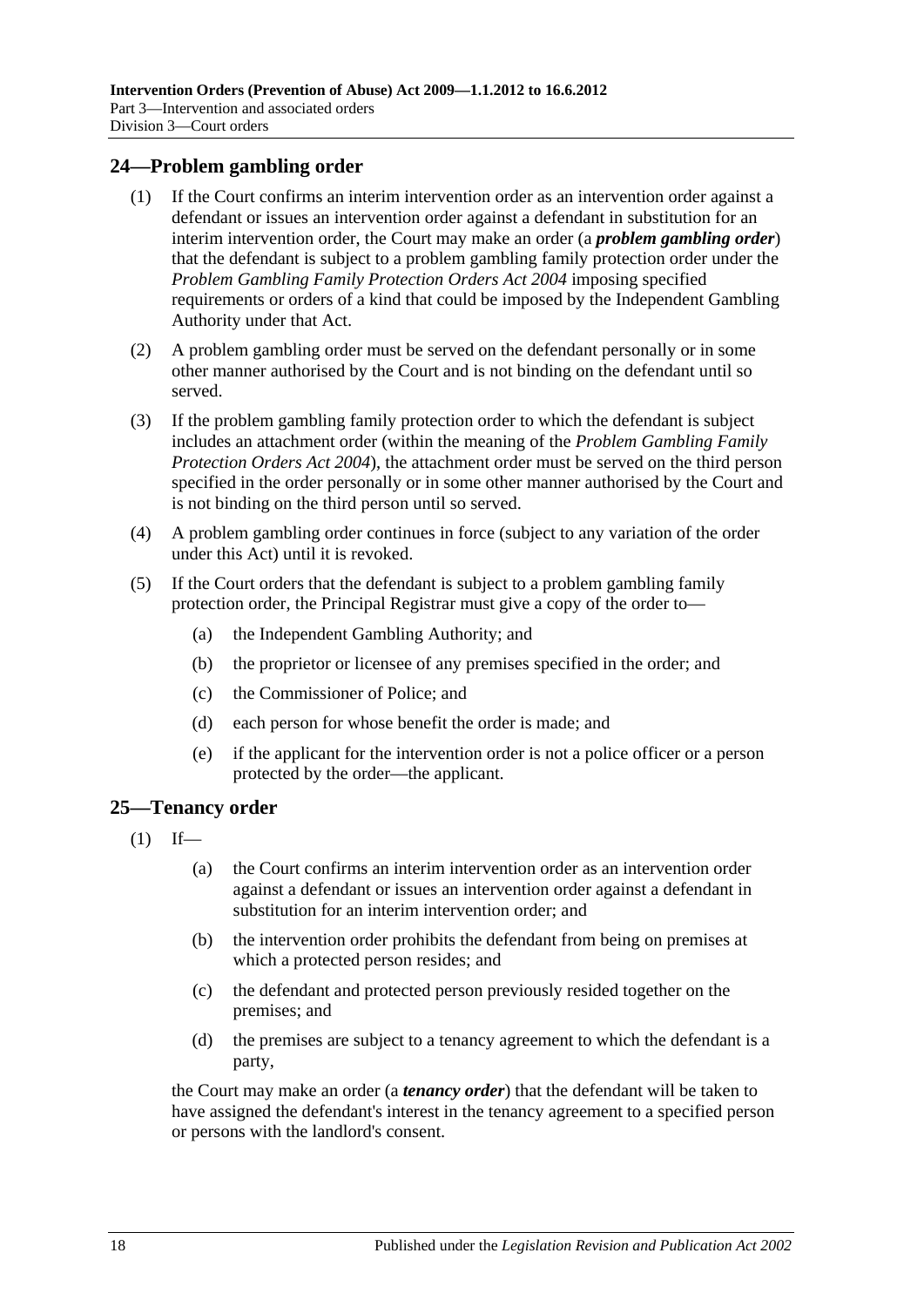- (2) However, a tenancy order may only be made if the Court is satisfied that the assignee consents to the assignment and—
	- (a) in a case where the landlord is a registered housing co-operative—the assignee is eligible for membership of the co-operative and willing to accept the responsibilities of membership; and
	- (b) in a case where the landlord is the South Australian Housing Trust or a subsidiary of the South Australian Housing Trust—the assignee meets the eligibility requirements of the Trust; and
	- (c) in any case—the assignee could reasonably be expected to comply with the obligations under the tenancy agreement,

(so that it would be unreasonable for the landlord to withhold consent to the assignment).

- (3) A tenancy order takes effect on the day on which it is made or on such later day as is specified in the order.
- (4) If a tenancy order is made—
	- (a) the effect of the assignment is that the assignee is substituted for the assignor as tenant under the tenancy agreement (but the assignor remains responsible for liabilities that accrued before the date of the assignment); and
	- (b) the assignee is liable to indemnify the assignor for liabilities incurred by the assignor to the landlord because of a breach of the tenancy agreement by the assignee; and
	- (c) an amount paid by the assignor and held by way of security for the performance of obligations under the tenancy agreement will (unless the parties agree to the contrary) continue to be held as security for the proper performance by the assignee of obligations under the tenancy agreement.
- (5) The Registrar must give a copy of a tenancy order to—
	- (a) the protected person; and
	- (b) the defendant; and
	- (c) the landlord; and
	- (d) if the assignee is not the protected person—the assignee; and
	- (e) the Registrar of the Residential Tenancies Tribunal.

### <span id="page-18-0"></span>**Division 4—Variation or revocation of orders**

### <span id="page-18-1"></span>**26—Intervention orders**

- (1) The Court may vary or revoke an intervention order on application by—
	- (a) a police officer; or
	- (b) a person protected by the order or a suitable representative of such a person given permission to apply by the Court; or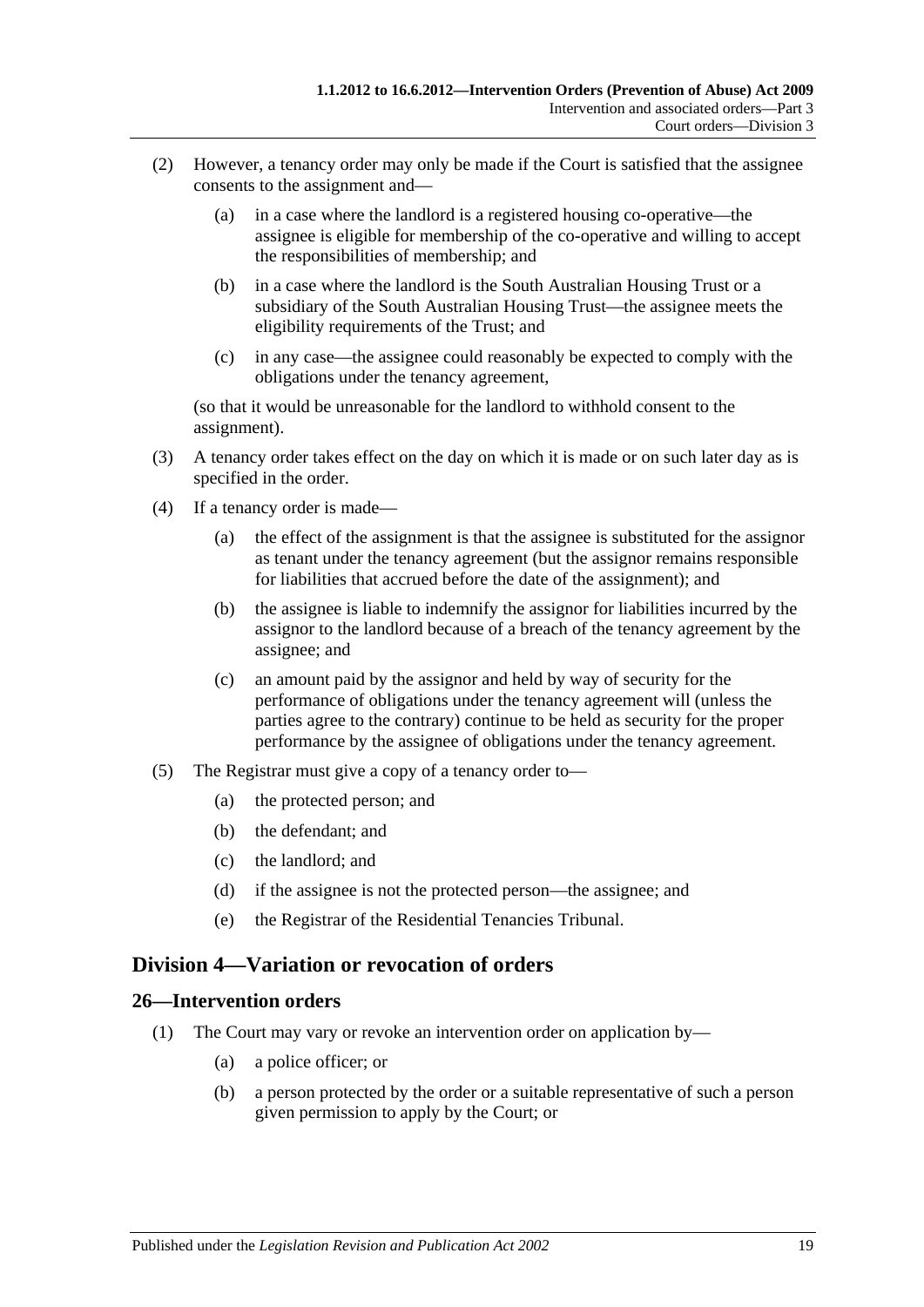- (c) if the defendant or a person protected by the order is a child and there is a Children's Protection Act order under section 38 of the *[Children's Protection](http://www.legislation.sa.gov.au/index.aspx?action=legref&type=act&legtitle=Childrens%20Protection%20Act%201993)  Act [1993](http://www.legislation.sa.gov.au/index.aspx?action=legref&type=act&legtitle=Childrens%20Protection%20Act%201993)* in force in respect of the child—the Minister responsible for the administration of that Act; or
- (d) the defendant.
- (2) If the person entitled to apply is a child, the application may be made—
	- (a) by the child with the permission of the Court, if the child has attained the age of 14 years; or
	- (b) on behalf of the child by—
		- (i) a parent or guardian of the child; or
		- (ii) a person with whom the child normally or regularly resides; or
		- (iii) any other suitable representative of the child with the permission of the Court.
- (3) An application for variation or revocation of an intervention order (other than an interim intervention order) may only be made by the defendant after the date fixed by the order.
- (4) On an application for variation or revocation of an intervention order (other than an interim intervention order) by the defendant, the Court may, without receiving submissions or evidence from the protected person, dismiss the application—
	- (a) if satisfied that the application is frivolous or vexatious; or
	- (b) if not satisfied that there has been a substantial change in the relevant circumstances since the order was issued or last varied.
- (5) The Court must, before varying or revoking an intervention order under this section—
	- (a) allow the defendant and each person protected by the order a reasonable opportunity to be heard on the matter; and
	- (b) have regard to the same matters that the Court is required to have regard to in considering whether or not to make an intervention order and in considering the terms of an intervention order.
- (6) The Court may not vary an intervention order by removing the firearms terms unless satisfied that the defendant has never been guilty of violent or intimidatory conduct and needs to have a firearm for purposes related to earning a livelihood.
- (7) If an intervention order is varied, the order in its amended form must be served on the defendant personally or in some other manner authorised by the Court and until so served—
	- (a) the variation is not binding on the defendant; but
	- (b) the order as in force prior to the variation continues to be binding on the defendant.
- (8) If an intervention order is revoked, the Principal Registrar must serve written notice of the revocation on the defendant personally or by post at the address for service provided by the defendant under this Act or in some other manner authorised by the Court.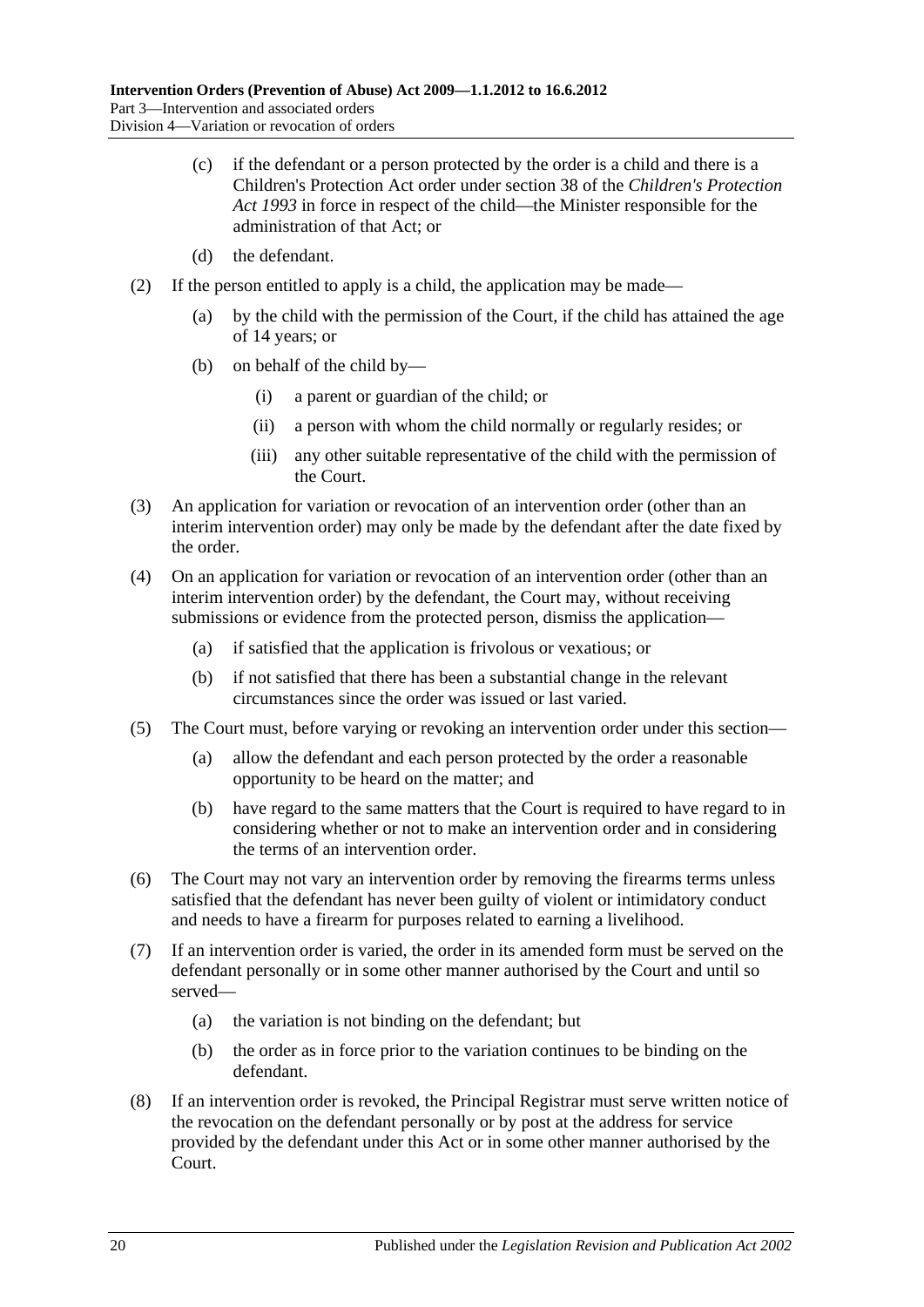- (9) If an intervention order is varied or revoked, the Principal Registrar must give notice of the variation or revocation to—
	- (a) the Commissioner of Police; and
	- (b) each person protected by the order; and
	- (c) if the applicant for the intervention order is not a police officer or a person protected by the order—the applicant; and
	- (d) each of the relevant public sector agencies.

### <span id="page-20-0"></span>**27—Problem gambling orders**

- (1) The Court may vary or revoke a problem gambling order—
	- (a) on revoking the intervention order with which it is associated; or
	- (b) on application by a defendant subject to the intervention order with which it is associated or a person for whose benefit the problem gambling family protection order to which the defendant is subject under the order applies.
- (2) If on revoking an intervention order the Court does not revoke an associated problem gambling order, the problem gambling family protection order to which the defendant is subject under the order continues in force under the *[Problem Gambling Family](http://www.legislation.sa.gov.au/index.aspx?action=legref&type=act&legtitle=Problem%20Gambling%20Family%20Protection%20Orders%20Act%202004)  [Protection Orders Act](http://www.legislation.sa.gov.au/index.aspx?action=legref&type=act&legtitle=Problem%20Gambling%20Family%20Protection%20Orders%20Act%202004) 2004* as if it had been issued under that Act and, consequently, is subject to variation or revocation by the Independent Gambling Authority under that Act.

## <span id="page-20-1"></span>**Division 5—Evidentiary matters**

### <span id="page-20-2"></span>**28—Burden of proof**

In proceedings under this Part, the Court is to decide questions of fact on the balance of probabilities.

### <span id="page-20-3"></span>**29—Special arrangements for evidence and cross-examination**

- (1) The Court may order that special arrangements be made for taking the evidence of a person against whom it is alleged the defendant has committed or might commit an act of abuse or a child who it is alleged has been or might be exposed to the effects of an act of abuse committed by the defendant against a person.
- (2) Without limiting the kind of order that may be made under this section, the Court may make 1 or more of the following orders:
	- (a) an order that the evidence be given outside the Court and transmitted to the Court by means of closed circuit television;
	- (b) an order that the evidence be taken outside the Court and that an audio visual record of the evidence be made and replayed in the Court;
	- (c) an order that a screen, partition or one-way glass be placed to obscure the view of a party to whom the evidence relates or some other person;
	- (d) an order that the defendant be excluded from the place where the evidence is taken, or otherwise be prevented from directly seeing and hearing the witness while giving evidence;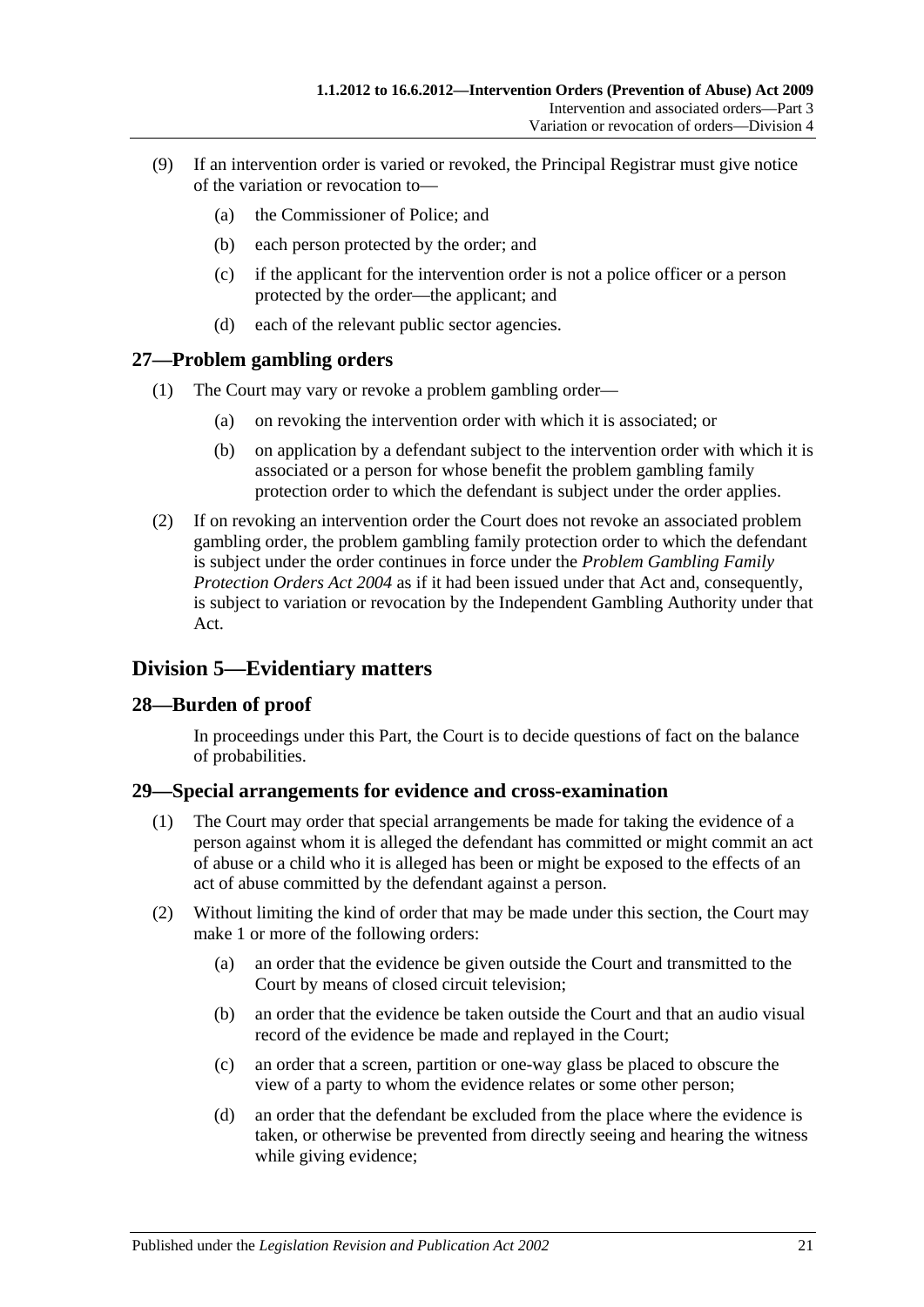- (e) an order that the witness be accompanied by a relative or friend for the purpose of providing emotional support;
- (f) if the witness suffers from a physical or mental disability—an order that the evidence be taken in a particular way (to be specified by the Court) that will, in the Court's opinion, facilitate the taking of evidence from the witness or minimise the witness's embarrassment or distress.
- (3) Special arrangements made under this section may relate to the evidence of the witness as a whole or to particular aspects of the evidence of the witness, such as cross-examination and re-examination.
- (4) Cross-examination of a person against whom it is alleged the defendant has committed or might commit an act of abuse or a child who it is alleged has been or might be exposed to the effects of an act of abuse committed by the defendant against a person is—
	- (a) to be by counsel; or
	- (b) if the defendant is not legally represented in the proceedings—to be undertaken—
		- (i) by the defendant submitting to the Court, in the manner required by the Court, the questions the defendant proposes the witness be asked in cross-examination and the Court (or the Court's nominee) asking the witness those of the questions submitted that are determined by the Court to be allowable in cross-examination; or
		- (ii) as otherwise directed by the Court.

# <span id="page-21-0"></span>**Part 4—Foreign intervention orders**

### <span id="page-21-1"></span>**30—Registration of foreign intervention order**

- (1) The Principal Registrar may, subject to the rules of the Court, register a foreign intervention order in the Court.
- (2) If it is proposed that a foreign intervention order be registered in the Court, the Court may, after allowing each person protected by the order a reasonable opportunity to be heard on the matter, require the Principal Registrar to serve the order on the defendant.
- (3) If a foreign intervention order is registered under this section, the order will be taken for all purposes to be an intervention order issued under this Act.
- (4) A registered foreign intervention order required by the Court to be served on the defendant only comes into force against the defendant in this State when it is served on the defendant personally or in some other manner authorised by the Court.
- (5) A registered foreign intervention order not required by the Court to be served on the defendant comes into force against the defendant in this State on registration.
- (6) If a foreign intervention order is registered under this section, the Principal Registrar must give notice of the registration to—
	- (a) the Commissioner of Police; and
	- (b) each person protected by the order; and
	- (c) each of the relevant public sector agencies.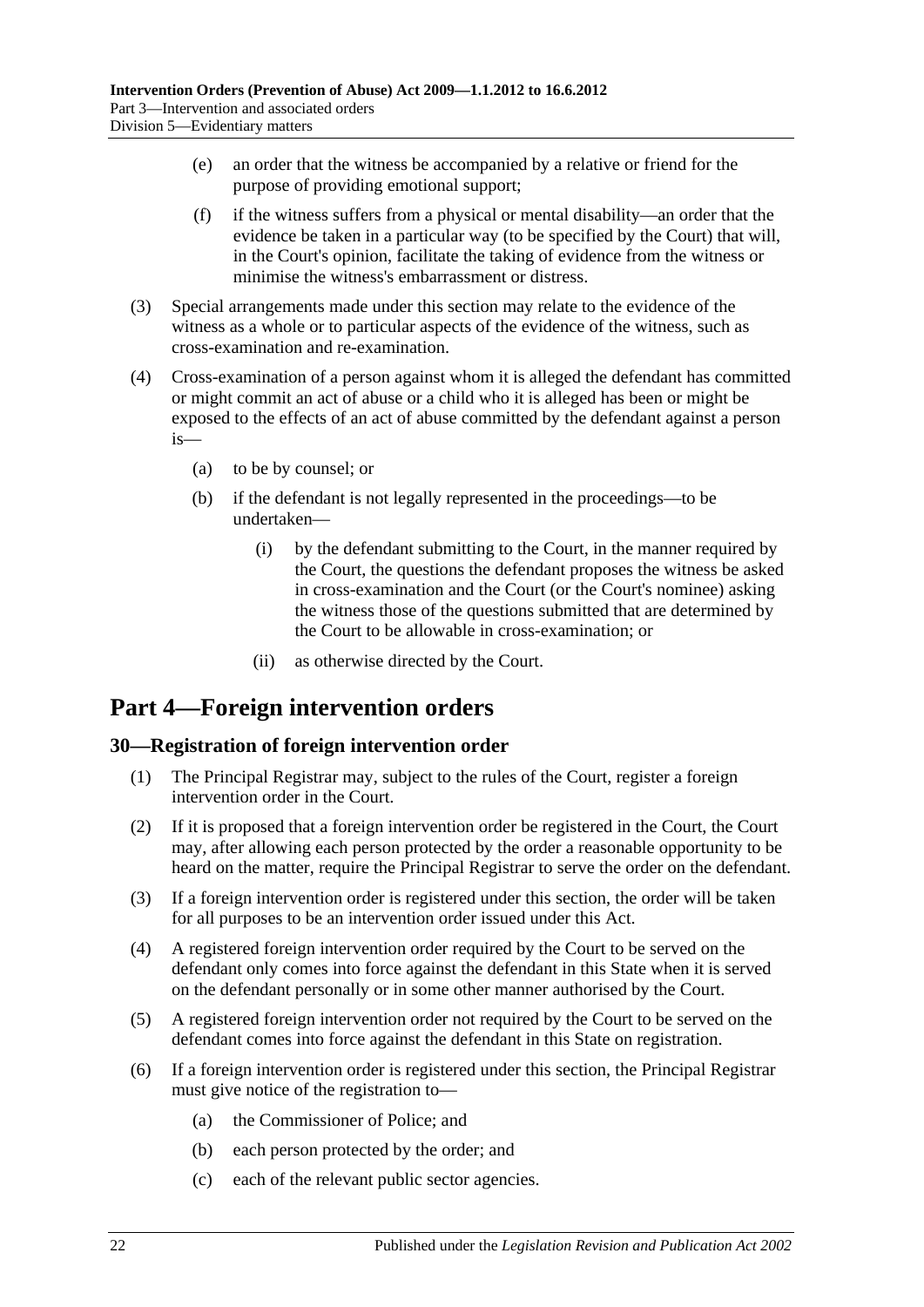# <span id="page-22-0"></span>**Part 5—Offences and enforcement**

## <span id="page-22-1"></span>**Division 1—Offences**

### <span id="page-22-5"></span><span id="page-22-2"></span>**31—Contravention of intervention order**

(1) A person who contravenes a term of an intervention order imposed under [section](#page-10-0) 13 is guilty of an offence.

Maximum penalty: \$1 250.

Expiation fee: \$160.

(2) A person who contravenes any other term of an intervention order is guilty of an offence.

Maximum penalty: Imprisonment for 2 years.

- (3) A person is not guilty of an offence of aiding, abetting, counselling or procuring the commission of an offence against this section if—
	- (a) the person is a person protected by the intervention order that has been contravened; and
	- (b) the conduct constituting contravention of the intervention order did not constitute contravention of the order in respect of another person protected by the order or of any other intervention order (of which the person was or ought reasonably to have been aware) in force against the defendant and protecting another person.
- (4) Section 10(6) of the *[Criminal Law \(Sentencing\) Act](http://www.legislation.sa.gov.au/index.aspx?action=legref&type=act&legtitle=Criminal%20Law%20(Sentencing)%20Act%201988) 1988* does not apply in relation to an offence against [subsection](#page-22-5) (1).

### <span id="page-22-3"></span>**32—Landlord not to allow access to excluded defendant**

If—

- (a) an intervention order prohibits the defendant from being on rented premises at which a protected person resides; and
- (b) the landlord of the premises has been notified of the prohibition,

the landlord is guilty of an offence if he or she provides the defendant with a key to the premises or otherwise assists or permits the defendant to gain access to the premises.

Maximum penalty: \$10 000.

### <span id="page-22-4"></span>**33—Publication of report about proceedings or orders**

A person must not publish by radio, television, newspaper or in any other way a report about proceedings under this Act, or an order issued or registered under this Act, if the report identifies, or contains information tending to identify—

- (a) any person involved in the proceedings (including a witness but not including a person involved in an official capacity or the defendant); or
- (b) any person protected by the order; or
- (c) a child of a person protected by the order or of the defendant,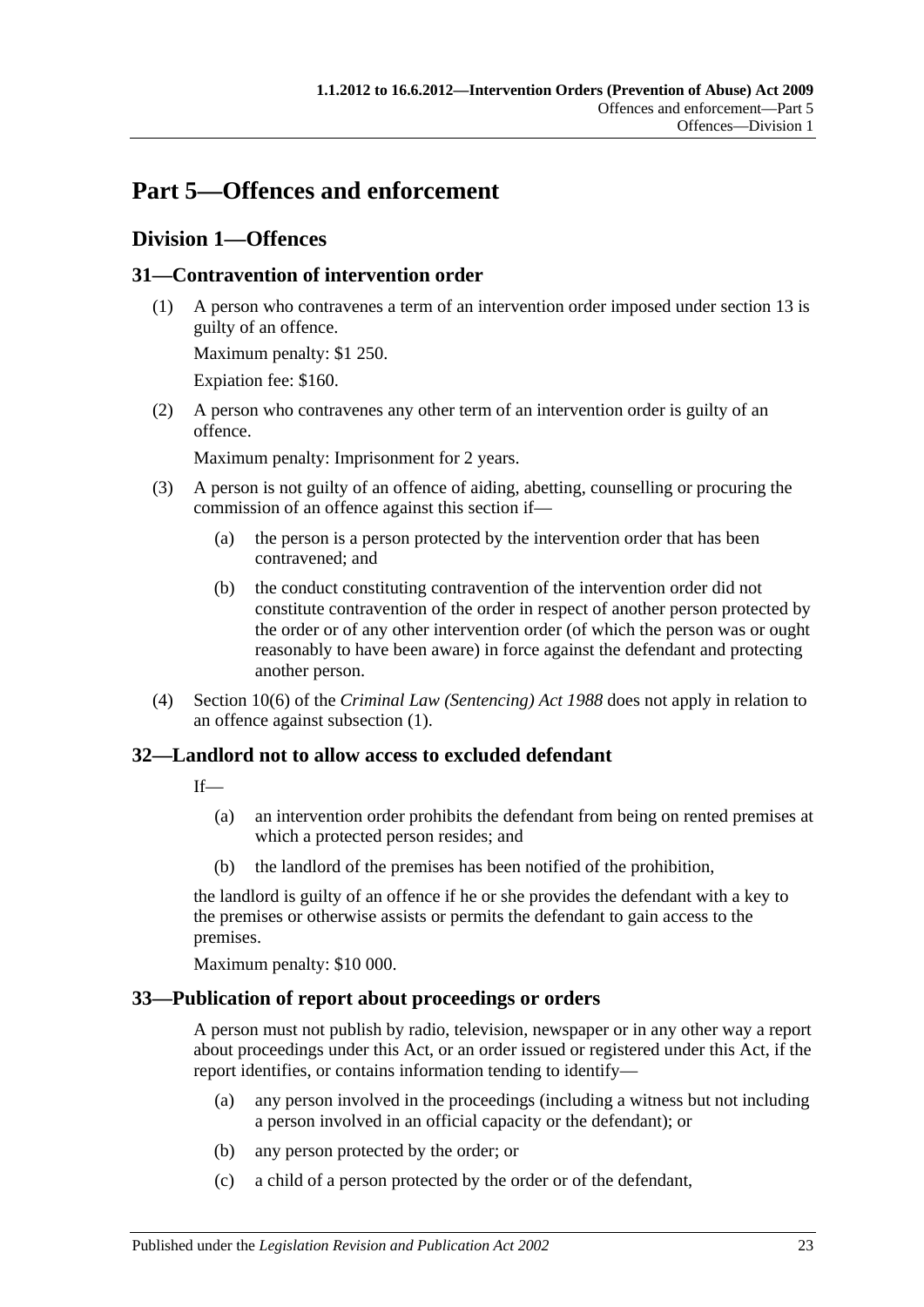without the consent of that person.

Maximum penalty:

- (a) in the case of a natural person—\$10 000;
- (b) in the case of a body corporate—\$120 000.

### <span id="page-23-0"></span>**Division 2—Special police powers**

#### <span id="page-23-1"></span>**34—Powers facilitating service of intervention order**

- (1) If a police officer proposes to issue an interim intervention order against a person, the officer may—
	- (a) require the person to remain at a particular place for so long as may be necessary for the order to be prepared and served; and
	- (b) if the person refuses or fails to comply with the requirement or the officer has reasonable grounds to believe that the requirement will not be complied with—arrest and detain the person in custody (without warrant) for—
		- (i) so long as may be necessary for the order to be prepared and served; or
		- (ii) 2 hours or such longer period as is approved by the Court,

whichever is the lesser.

- (2) If a police officer proposes to apply to the Court for an intervention order against a person, the officer may—
	- (a) require the person to remain at a particular place for so long as may be necessary for the application to be determined and, if an interim intervention order is issued by the Court, for the order to be prepared and served; and
	- (b) if the person refuses or fails to comply with the requirement or the officer has reasonable grounds to believe that the requirement will not be complied with—arrest and detain the person in custody (without warrant) for—
		- (i) so long as may be necessary for the application to be determined and, if an interim intervention order is issued, for the order to be prepared and served; or
		- (ii) 2 hours or such longer period as is approved by the Court,

whichever is the lesser.

- (3) If a police officer has reason to believe that a person is subject to an intervention order that has not been served on the person, the officer may—
	- (a) require the person to remain at a particular place for so long as may be necessary for the order to be served; and
	- (b) if the person refuses or fails to comply with the requirement or the officer has reasonable grounds to believe that the requirement will not be complied with—arrest and detain the person in custody (without warrant) for-
		- (i) so long as may be necessary for the order to be served; or
		- (ii) 2 hours or such longer period as is approved by the Court,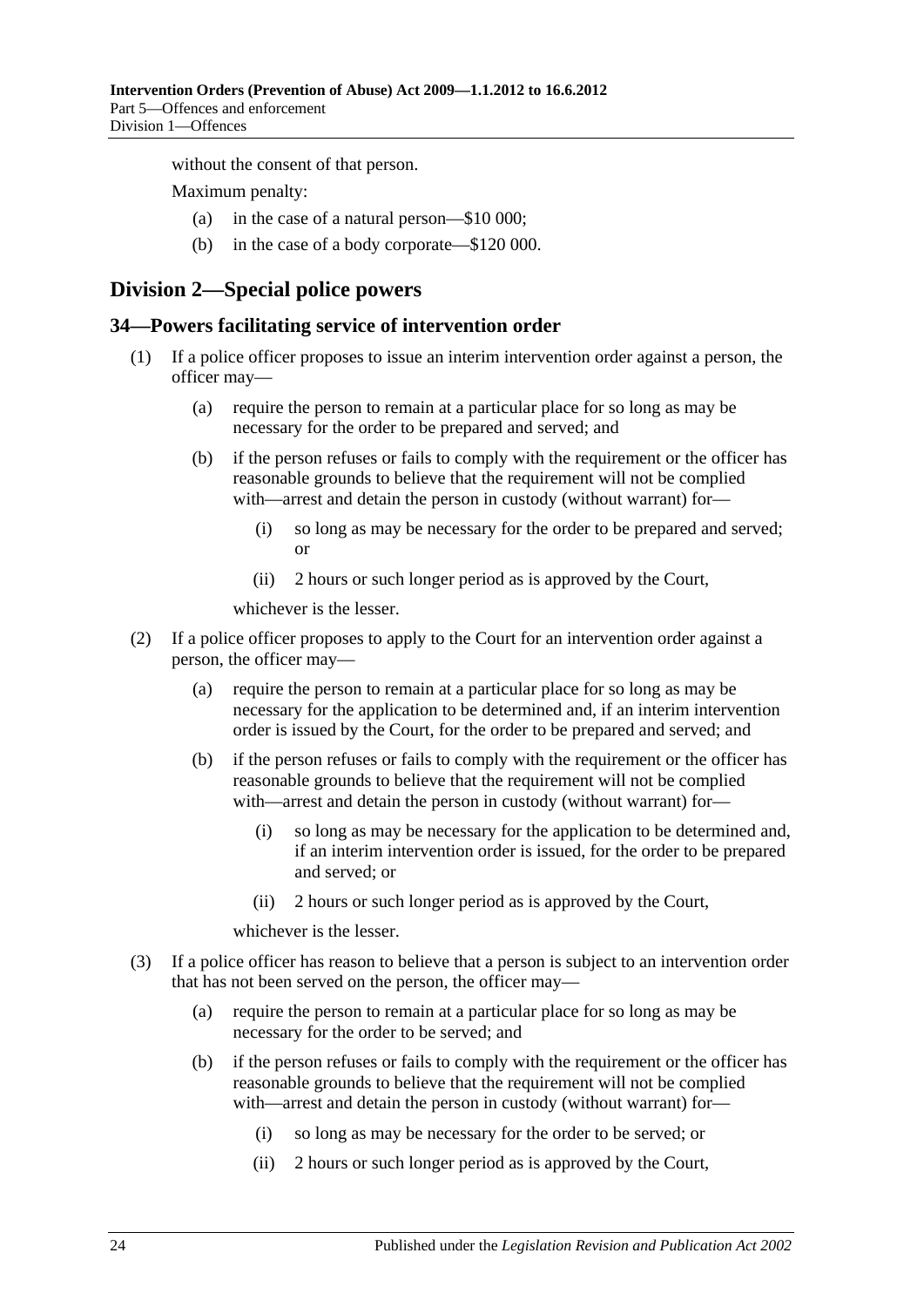whichever is the lesser.

(4) The Court may, on application by a police officer, extend a period of detention under this section if satisfied that it is appropriate to do so in the circumstances, but not so that the aggregate period of detention of the person exceeds 8 hours.

### <span id="page-24-3"></span><span id="page-24-0"></span>**35—Powers following service of intervention order**

- (1) If a police officer believes on reasonable grounds that, in conjunction with serving an intervention order, it is necessary to arrest and detain the defendant in custody for a short period to prevent the immediate commission of abuse against a person protected by the order or to enable measures to be taken immediately for the protection of a person protected by the order, the police officer may arrest and detain the defendant in custody (without warrant) for—
	- (a) so long as may be necessary to prevent the immediate commission of abuse against a person protected by the order or to enable measures to be taken immediately for the protection of a person protected by the order; or
	- (b) 6 hours or such longer period as is approved by the Court,

whichever is the lesser.

(2) The Court may, on application by a police officer, extend a period of detention under [subsection](#page-24-3) (1) if satisfied that it is appropriate to do so in the circumstances, but not so that the aggregate period of detention of the person exceeds 24 hours.

### <span id="page-24-1"></span>**36—Power to arrest and detain for contravention of intervention order**

- (1) If a police officer has reason to suspect that a person has contravened an intervention order, the officer may, without warrant, arrest and detain the person.
- (2) A person arrested and detained under this section must be brought before the Court as soon as practicable, and in any event, not more than 24 hours after arrest, to be dealt with for the alleged offence.
- (3) In calculating the time that has elapsed since arrest for the purposes of this section, no period falling on a Saturday, Sunday or public holiday will be counted.

### <span id="page-24-2"></span>**37—Power to search for weapons and articles required to be surrendered by intervention order**

- (1) If an intervention order requires the defendant to surrender specified weapons or articles, a police officer may—
	- (a) search the defendant and anything in the defendant's possession for such a weapon or article; and
	- (b) enter any premises or vehicle where such a weapon or article is reasonably suspected to be and search for such a weapon or article,

and take possession of the weapon or article.

- (2) A police officer may use reasonable force in the exercise of powers under this section (including reasonable force to break into or open any part of, or anything in or on any premises or vehicle).
- (3) In the exercise of powers under this section a police officer may be assisted by such persons as he or she considers necessary in the circumstances.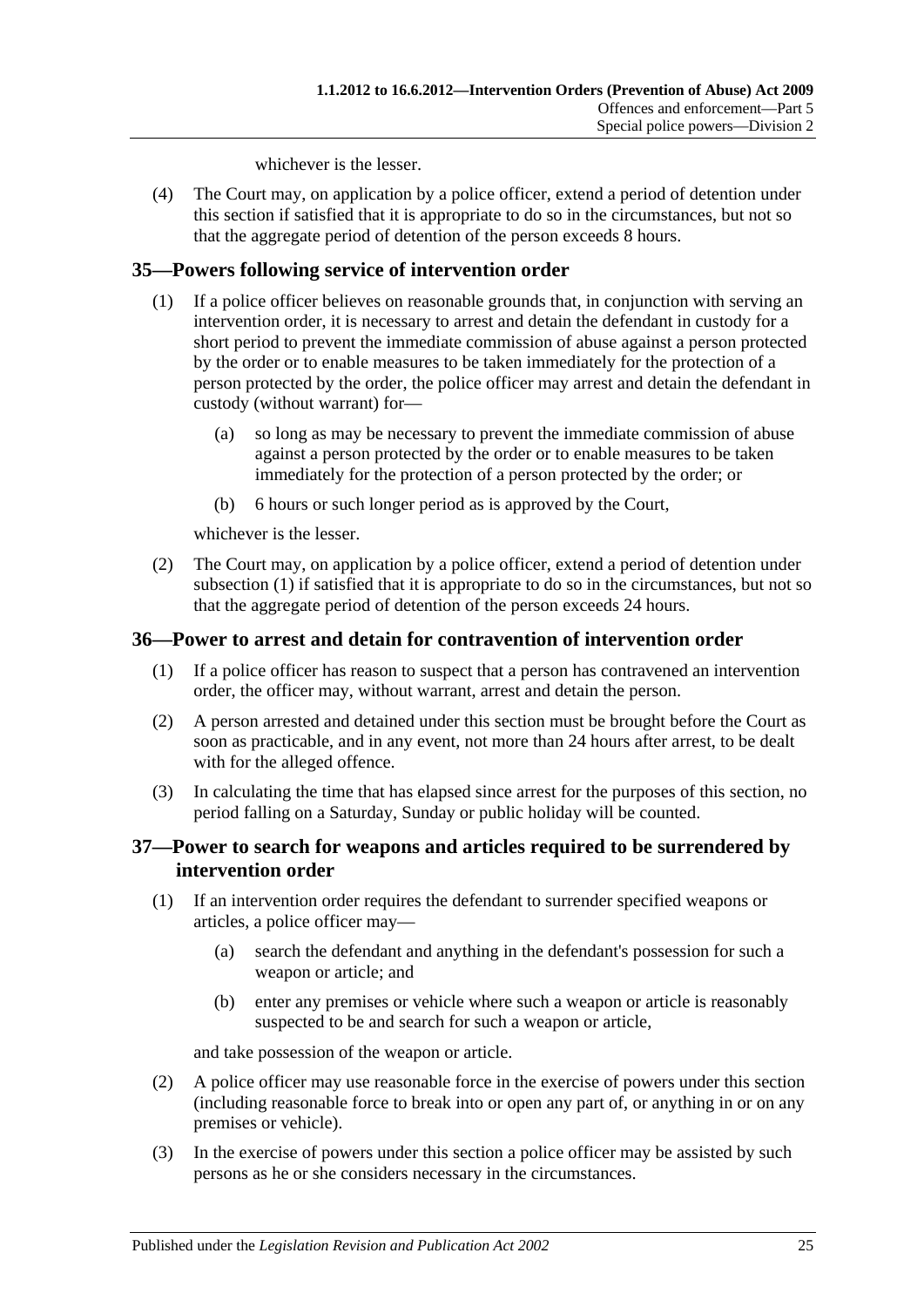# <span id="page-25-0"></span>**Division 3—Disclosure of information**

### <span id="page-25-1"></span>**38—Disclosure to police of information relevant to locating defendant**

A public sector agency that is bound by the State's Information Privacy Principles, or a person providing services to a public sector agency under a contract that provides that the person is bound by the State's Information Privacy Principles, must, on request, make available to a police officer information under the control of the agency or person that could reasonably be expected to assist in locating a defendant on whom an intervention order is to be served.

# <span id="page-25-2"></span>**Part 6—Miscellaneous**

### <span id="page-25-3"></span>**39—Delegation by intervention program manager**

- (1) An intervention program manager may, by instrument in writing, delegate a power or function under this Act to—
	- (a) a particular person; or
	- (b) the person for the time being performing particular duties or holding or acting in a particular position.
- (2) A power or function delegated under this section may, if the instrument of delegation so provides, be further delegated.
- (3) A delegation—
	- (a) may be absolute or conditional; and
	- (b) does not derogate from the power of the delegator to act personally in a matter; and
	- (c) is revocable at will.

#### <span id="page-25-4"></span>**40—Dealing with items surrendered under intervention order**

- (1) A firearm that has been surrendered to the Registrar of Firearms as required by the terms of an intervention order is to be dealt with under the *[Firearms Act](http://www.legislation.sa.gov.au/index.aspx?action=legref&type=act&legtitle=Firearms%20Act%201977) 1977* as if it had been surrendered under that Act.
- (2) Any other weapons or articles surrendered as required by the terms of an intervention order must be dealt with or disposed of as directed by the Court.

### <span id="page-25-5"></span>**41—Evidentiary provision**

In proceedings for an offence against this Act, a certificate apparently signed by a case manager certifying that a specified defendant has contravened requirements regulating participation in an intervention program or an assessment by the intervention program manager constitutes proof of the matters so certified in the absence of proof to the contrary.

#### <span id="page-25-6"></span>**42—Regulations**

The Governor may make such regulations as are contemplated by, or necessary or expedient for the purposes of, this Act.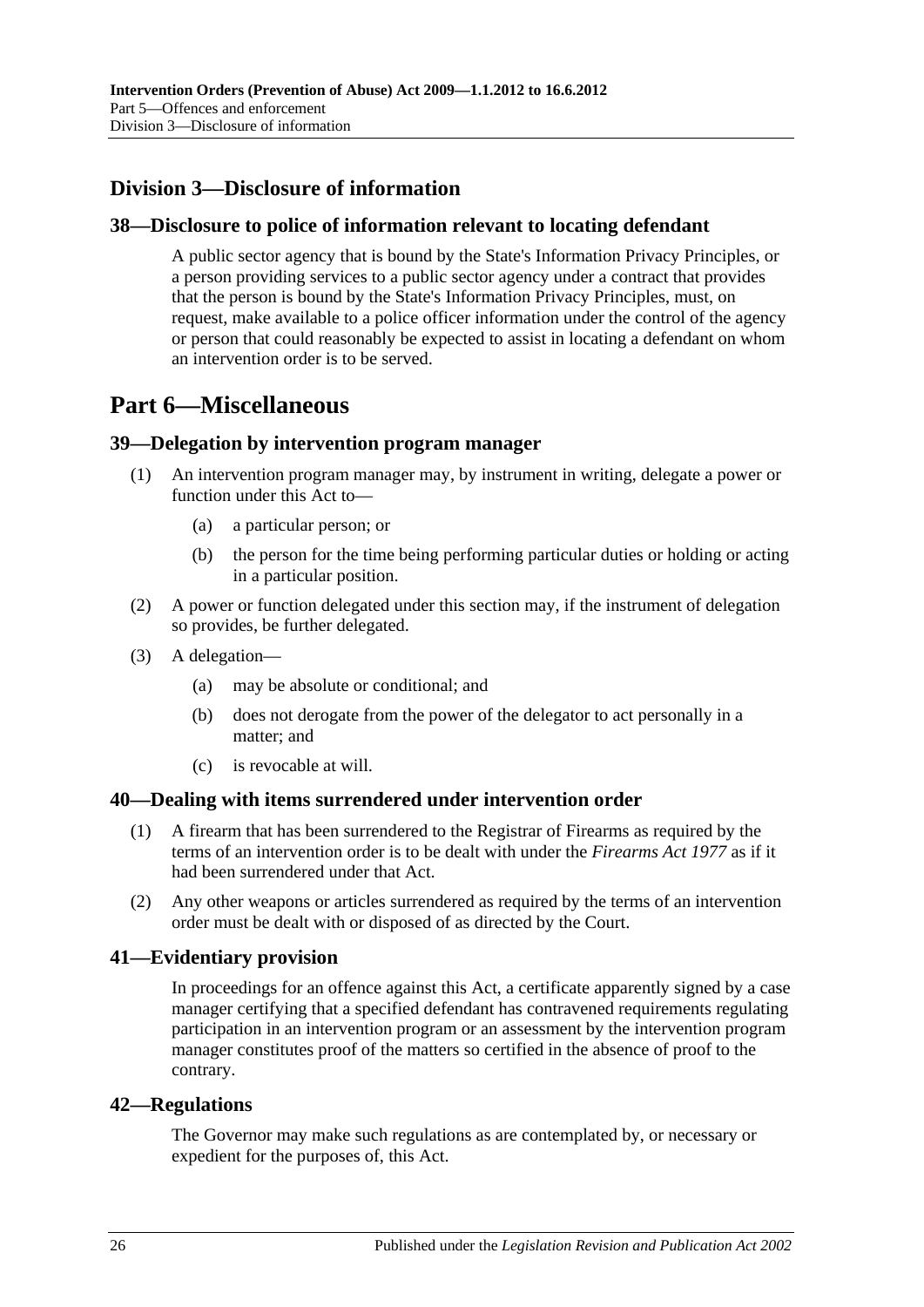# <span id="page-26-0"></span>**Schedule 1—Transitional provisions Part 15—Transitional provisions**

### <span id="page-26-1"></span>**37—Continuance of restraining orders**

- (1) A domestic violence restraining order in force under the *[Domestic Violence Act](http://www.legislation.sa.gov.au/index.aspx?action=legref&type=act&legtitle=Domestic%20Violence%20Act%201994) 1994* immediately before the commencement of this clause continues in force as if it were an intervention order issued under this Act by the Court.
- (2) A restraining order in force under section 99 of the *[Summary Procedure Act](http://www.legislation.sa.gov.au/index.aspx?action=legref&type=act&legtitle=Summary%20Procedure%20Act%201921) 1921* immediately before the commencement of this clause continues in force as if it were an intervention order issued under this Act by the Court.
- (3) A reference in this clause to a domestic violence restraining order, or a restraining order, in force at a particular time includes a reference to such an order that has been issued but not served on a defendant at that time.
- (4) If an intervention order continued in force under this clause includes a term under which the order expires and an application is made to vary or revoke the order, the Court must, if the order is to continue in force, vary the order so as to remove the term and make the order ongoing.

### <span id="page-26-2"></span>**38—Continuance of registered foreign restraining orders**

- (1) A foreign domestic violence restraining order registered under the *[Domestic Violence](http://www.legislation.sa.gov.au/index.aspx?action=legref&type=act&legtitle=Domestic%20Violence%20Act%201994)  Act [1994](http://www.legislation.sa.gov.au/index.aspx?action=legref&type=act&legtitle=Domestic%20Violence%20Act%201994)* immediately before the commencement of this clause continues in force as if it were a foreign intervention order registered under this Act.
- (2) A foreign restraining order registered under the *[Summary Procedure Act](http://www.legislation.sa.gov.au/index.aspx?action=legref&type=act&legtitle=Summary%20Procedure%20Act%201921) 1921* immediately before the commencement of this clause and declared by the regulations to be an order to which this subclause applies continues in force as if it were a foreign intervention order registered under this Act.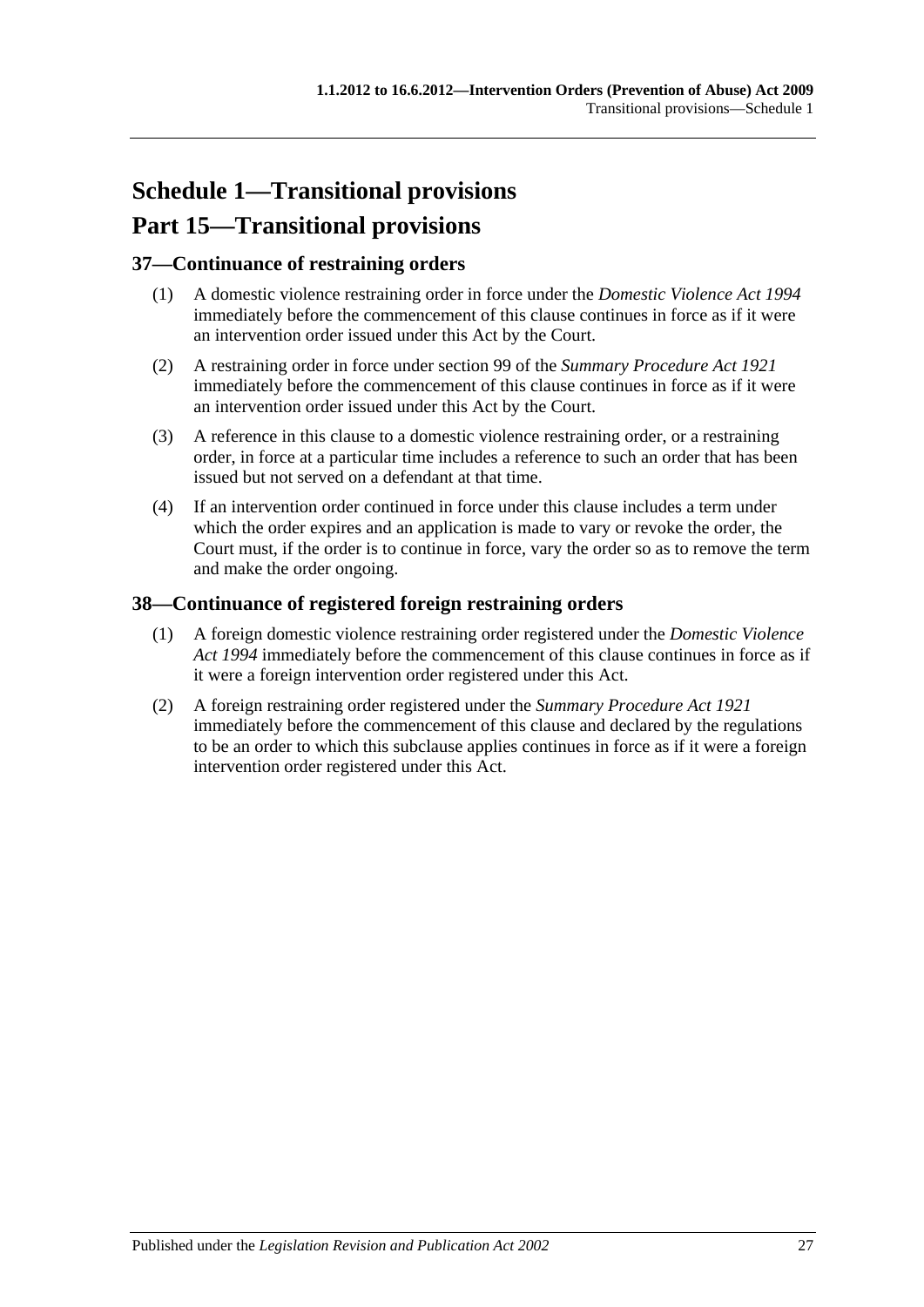# <span id="page-27-0"></span>**Legislative history**

### **Notes**

- Amendments of this version that are uncommenced are not incorporated into the text.
- For further information relating to the Act and subordinate legislation made under the Act see the Index of South Australian Statutes or www.legislation.sa.gov.au.

# **Legislation repealed by principal Act**

The *Intervention Orders (Prevention of Abuse) Act 2009* repealed the following:

*Domestic Violence Act 1994*

# **Legislation amended by principal Act**

The *Intervention Orders (Prevention of Abuse) Act 2009* amended the following:

*Bail Act 1985 Criminal Law Consolidation Act 1935 Criminal Law (Sentencing) Act 1988 Cross-border Justice Act 2009 District Court Act 1991 Evidence Act 1929 Firearms Act 1977 Magistrates Court Act 1991 Problem Gambling Family Protection Orders Act 2004 Summary Procedure Act 1921 Supreme Court Act 1935 Youth Court Act 1993*

# **Principal Act and amendments**

#### New entries appear in bold.

| Year No |    | Title                                                                                            | Assent     | Commencement                                                                                                                                                                                                                |
|---------|----|--------------------------------------------------------------------------------------------------|------------|-----------------------------------------------------------------------------------------------------------------------------------------------------------------------------------------------------------------------------|
| 2009    | 85 | Intervention Orders (Prevention of<br>Abuse) Act 2009                                            | 10.12.2009 | 9.12.2011 (Gazette 20.10.2011 p4269)<br>except Sch $1$ (cll $20(2)$ , 22, 23 (insofar as<br>it deletes s 99A of Summary Procedure<br>Act 1921), 24, 27(1), 28–30 &<br>33)—uncommenced—will not be brought<br>into operation |
| 2011    | 46 | <b>Education and Early Childhood</b><br><b>Services (Registration and Standards)</b><br>Act 2011 | 8.12.2011  | Sch 3 (cl 20)-1.1.2012 ( <i>Gazette</i><br>15.12.2011 p4986)                                                                                                                                                                |